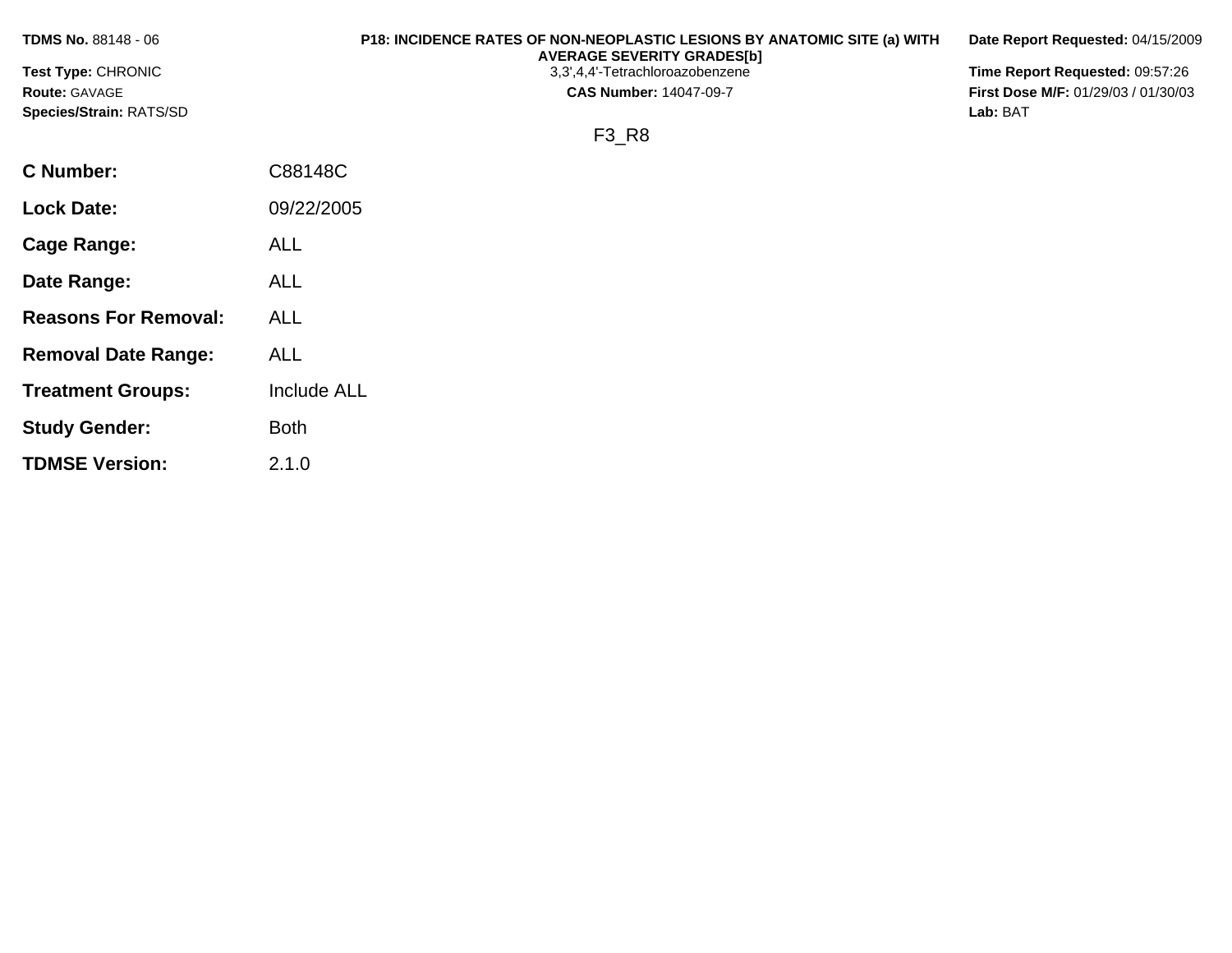**Date Report Requested:** 04/15/2009

**AVERAGE SEVERITY GRADES[b]**

**Test Type:** CHRONIC 3,3',4,4'-Tetrachloroazobenzene **Time Report Requested:** 09:57:26 **Route:** GAVAGE **CAS Number:** 14047-09-7 **First Dose M/F:** 01/29/03 / 01/30/03 **Species/Strain:** RATS/SD **Lab:** BAT

| <b>SPRAGUE-DAWLEY RATS MALE</b>               | 0 MG/KG      | 10 MG/KG | 30 MG/KG             | <b>100 MG/KG</b>     |  |
|-----------------------------------------------|--------------|----------|----------------------|----------------------|--|
| <b>Disposition Summary</b>                    |              |          |                      |                      |  |
| <b>Animals Initially in Study</b>             | 50           | 50       | 50                   | 50                   |  |
| <b>Early Deaths</b>                           |              |          |                      |                      |  |
| <b>Accidently Killed</b>                      |              |          | 1                    |                      |  |
| <b>Dosing Accident</b>                        | $\mathbf{1}$ |          |                      | $\mathbf{1}$         |  |
| <b>Moribund Sacrifice</b>                     | 10           | 12       | 14                   | 14                   |  |
| <b>Natural Death</b>                          | 11           | 29       | 31                   | 33                   |  |
| <b>Survivors</b><br><b>Terminal Sacrifice</b> |              |          |                      |                      |  |
| <b>Animals Examined Microscopically</b>       | 28<br>50     | 9<br>50  | $\overline{4}$<br>50 | $\overline{2}$<br>50 |  |
|                                               |              |          |                      |                      |  |
| <b>ALIMENTARY SYSTEM</b>                      |              |          |                      |                      |  |
| Esophagus                                     | (50)         | (50)     | (50)                 | (50)                 |  |
| Muscularis, Inflammation                      |              | 1[1.0]   |                      |                      |  |
| Intestine Large, Cecum                        | (50)         | (50)     | (50)                 | (50)                 |  |
| Inflammation                                  |              |          | 1[2.0]               |                      |  |
| Necrosis                                      |              |          |                      | 1[3.0]               |  |
| Intestine Large, Colon                        | (50)         | (50)     | (50)                 | (50)                 |  |
| Inflammation                                  |              |          |                      | 1[3.0]               |  |
| Parasite Metazoan                             | 6            | 6        | 3                    | 5                    |  |
| Thrombosis                                    |              |          |                      | 1[2.0]               |  |
| Intestine Large, Rectum                       | (50)         | (50)     | (50)                 | (50)                 |  |
| Inflammation                                  |              |          |                      | 1[2.0]               |  |
| Intestine Small, Duodenum                     | (50)         | (50)     | (50)                 | (50)                 |  |
| Fibrosis                                      |              |          |                      | 1[4.0]               |  |
| Necrosis                                      |              |          | 1[2.0]<br>(50)       | 1[4.0]               |  |
| Intestine Small, Ileum                        | (50)         | (50)     | $1$ [3.0]            | (50)                 |  |
| Dysplasia<br>Fibrosis                         |              |          | 1[3.0]               |                      |  |
| Inflammation                                  |              |          | 1[3.0]               |                      |  |
| Intestine Small, Jejunum                      | (50)         | (50)     | (50)                 | (50)                 |  |
| Necrosis                                      |              |          | 1[4.0]               |                      |  |
| Liver                                         | (50)         | (50)     | (50)                 | (50)                 |  |
| Angiectasis                                   | 2[2.5]       | 1[1.0]   | 1[2.0]               |                      |  |
| <b>Basophilic Focus</b>                       | 3            | -1       | 5                    | $\overline{c}$       |  |
| Cholangiofibrosis                             | 1[2.0]       | 3[2.7]   | 2[2.5]               |                      |  |

a - Number of animals examined microscopically at site and number of animals with lesion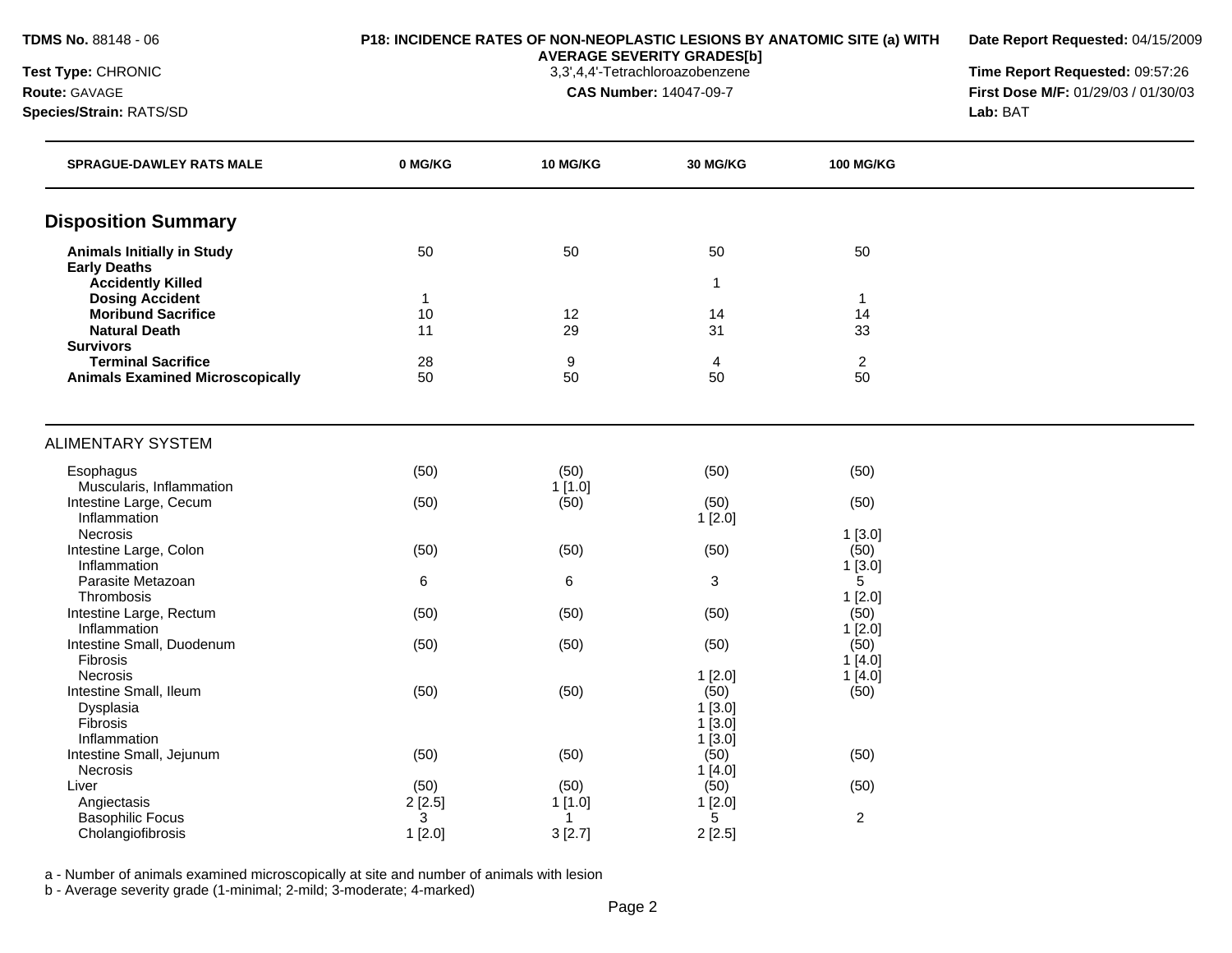**Date Report Requested:** 04/15/2009

**AVERAGE SEVERITY GRADES[b]**

**Species/Strain:** RATS/SD **Lab:** BAT

**Test Type:** CHRONIC 3,3',4,4'-Tetrachloroazobenzene **Time Report Requested:** 09:57:26 **Route:** GAVAGE **CAS Number:** 14047-09-7 **First Dose M/F:** 01/29/03 / 01/30/03

| <b>SPRAGUE-DAWLEY RATS MALE</b>            | 0 MG/KG   | <b>10 MG/KG</b> | <b>30 MG/KG</b> | <b>100 MG/KG</b> |  |
|--------------------------------------------|-----------|-----------------|-----------------|------------------|--|
| Clear Cell Focus                           | 32        | 12              | 8               | 4                |  |
| Congestion                                 |           | 1[3.0]          |                 |                  |  |
| Degeneration, Cystic                       | 2[1.0]    |                 | 1[1.0]          | 1[1.0]           |  |
| <b>Eosinophilic Focus</b>                  | 3         | 9               | 4               | 12               |  |
| Fatty Change, Focal                        | $1$ [1.0] | 2[1.0]          | 7[1.1]          | 3[1.7]           |  |
| Fatty Change, Diffuse                      | 3[1.3]    | 9[1.7]          | 18 [1.9]        | 34 [1.6]         |  |
| Fibrosis                                   |           | 1[2.0]          |                 | 4[1.8]           |  |
| Hematopoietic Cell Proliferation           | 5[1.4]    | 40 [1.2]        | 37 [1.3]        | 30 [1.2]         |  |
| Hepatodiaphragmatic Nodule                 |           | 2               |                 |                  |  |
| Hyperplasia, Nodular                       |           | $\overline{1}$  | 1               | $\sqrt{3}$       |  |
| Inflammation, Granulomatous                |           |                 | 1[1.0]          |                  |  |
| Inflammation, Chronic Active               | 40 [1.0]  | $37$ [1.2]      | 30 [1.4]        | 28 [1.4]         |  |
| <b>Mixed Cell Focus</b>                    | 7         | 3               | 3               | -1               |  |
| Necrosis                                   | 1[1.0]    | 7[2.6]          | 18 [1.9]        | 21 [1.8]         |  |
| Pigmentation                               | 1[1.0]    | 4[1.5]          | 5[1.8]          | 6[1.2]           |  |
| <b>Toxic Hepatopathy</b>                   |           |                 | 5[1.6]          | 8[1.1]           |  |
| Bile Duct, Cyst                            |           |                 | 1[3.0]          | 4[1.5]           |  |
| <b>Bile Duct, Dilatation</b>               |           | 1[1.0]          | 3[3.7]          |                  |  |
| <b>Bile Duct, Fibrosis</b>                 | 10[1.2]   | 3[1.0]          | $1$ [2.0]       | 3[1.7]           |  |
| Bile Duct, Hyperplasia                     | 34 [1.4]  | 38 [1.6]        | 36 [1.7]        | 29 [2.0]         |  |
| Bile Duct, Metaplasia                      |           |                 |                 | 1[1.0]           |  |
| Centrilobular, Degeneration                |           | 10[1.4]         | 23 [1.4]        | 24 [1.8]         |  |
| Centrilobular, Fatty Change                |           |                 |                 | 1[3.0]           |  |
| Hepatocyte, Hypertrophy                    |           | 6 [2.3]         | $11$ [2.7]      | 22 [2.5]         |  |
| Hepatocyte, Multinucleated                 |           |                 | $1$ [1.0]       | 3[1.3]           |  |
| Oval Cell, Hyperplasia                     |           | 4 [1.0]         | 8[1.6]          | 5[1.8]           |  |
| Mesentery                                  | (0)       | (0)             | (0)             | (1)              |  |
| Oral Mucosa                                | (50)      | (50)            | (50)            | (50)             |  |
| Gingival, Hyperplasia, Cystic Keratinizing |           | 4[2.3]          | 18 [1.9]        | 11 [2.7]         |  |
| Gingival, Hyperplasia, Squamous            | 2[1.0]    | 21 [1.7]        | 24 [1.8]        | 31 [1.8]         |  |
| Pancreas                                   | (50)      | (49)            | (50)            | (50)             |  |
| Atrophy                                    | 4[1.3]    | 13[1.1]         | 10[1.1]         | 10 [2.1]         |  |
| Fibrosis                                   | 1[3.0]    |                 |                 |                  |  |
| Inflammation                               | $1$ [3.0] | 7[1.9]          | 7[2.7]          | 3[3.3]           |  |
| Acinus, Hyperplasia                        | 8 [2.9]   | 2[2.0]          | 2[1.0]          |                  |  |
| Acinus, Necrosis                           |           | 1[1.0]          |                 |                  |  |
| Acinus, Vacuolization Cytoplasmic          |           | 16 [1.3]        | 30 [1.6]        | 13 [1.4]         |  |
| <b>Salivary Glands</b>                     | (50)      | (50)            | (49)            | (50)             |  |
| Atrophy                                    |           | 1[2.0]          |                 | 3[2.0]           |  |
| Cyst                                       |           |                 | 1[4.0]          |                  |  |
|                                            |           |                 |                 |                  |  |

a - Number of animals examined microscopically at site and number of animals with lesion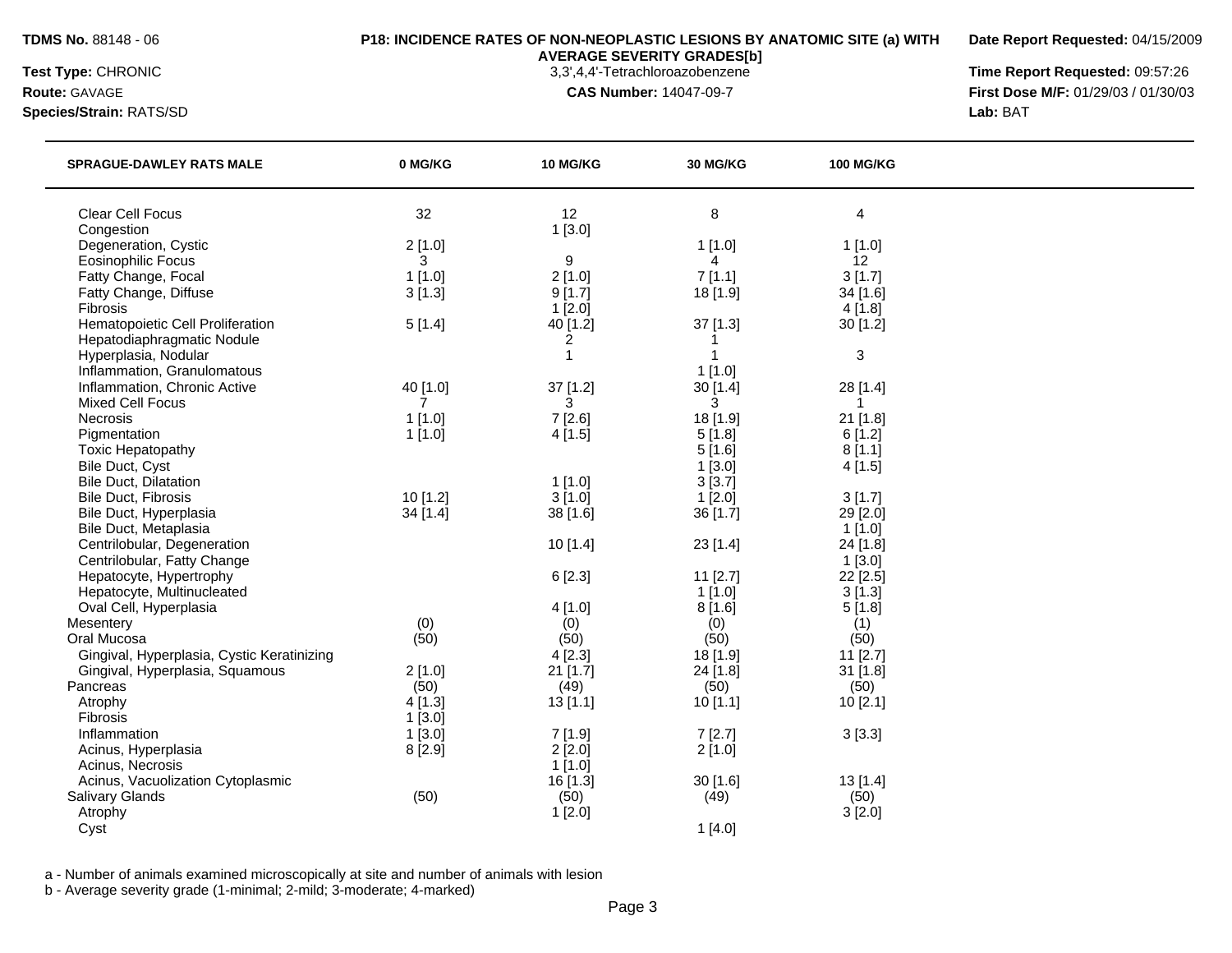**Date Report Requested:** 04/15/2009

**AVERAGE SEVERITY GRADES[b]**

**Test Type:** CHRONIC 3,3',4,4'-Tetrachloroazobenzene **Time Report Requested:** 09:57:26 **Route:** GAVAGE **CAS Number:** 14047-09-7 **First Dose M/F:** 01/29/03 / 01/30/03 **Species/Strain:** RATS/SD **Lab:** BAT

| <b>SPRAGUE-DAWLEY RATS MALE</b>         | 0 MG/KG          | 10 MG/KG  | 30 MG/KG       | <b>100 MG/KG</b> |  |
|-----------------------------------------|------------------|-----------|----------------|------------------|--|
| Fibrosis                                |                  |           |                | 1[2.0]           |  |
| Hyperplasia                             | 1[3.0]           |           |                |                  |  |
| Inflammation<br>Stomach, Forestomach    | 1[1.0]           |           |                | (50)             |  |
| Cyst                                    | (50)             | (50)      | (50)           | 1[3.0]           |  |
| Inflammation                            | 5[1.4]           | 2[2.5]    | 2[2.0]         | 3[1.0]           |  |
| Mineralization                          | 2[2.5]           |           | 1[1.0]         |                  |  |
| Necrosis                                |                  | 3[1.3]    | 1[2.0]         | 1[2.0]           |  |
| Epithelium, Hyperplasia                 | 8[1.4]           | 36 [1.8]  | 44 [2.2]       | 45 [2.5]         |  |
| Stomach, Glandular                      | (50)             | (50)      | (50)           | (50)             |  |
| Inflammation                            | 2[1.0]           |           | 1[2.0]         |                  |  |
| Mineralization<br>Necrosis              | 3[2.3]           | 2[1.5]    | 2[2.0]         | 1[2.0]           |  |
| Tooth                                   | (50)             | (50)      | 1[2.0]<br>(50) | (50)             |  |
| Peridontal Tissue, Inflammation         | 11 [1.4]         | 12 [1.3]  | 19 [1.4]       | 16 [1.4]         |  |
|                                         |                  |           |                |                  |  |
| <b>CARDIOVASCULAR SYSTEM</b>            |                  |           |                |                  |  |
| <b>Blood Vessel</b>                     | (50)             | (50)      | (50)           | (50)             |  |
| Inflammation                            | 21 [1.7]         | 29 [2.7]  | 30[2.6]        | 29 [2.6]         |  |
| Mineralization                          | 5[2.2]           | 1[1.0]    | 4 [1.8]        | 3[1.7]           |  |
| Aorta, Intima, Hyperplasia              |                  | 1[2.0]    |                |                  |  |
| Heart                                   | (50)             | (50)      | (50)           | (50)             |  |
| Cardiomyopathy                          | 47 [1.5]         | 48 [1.6]  | 45 [1.5]       | 40 [1.7]         |  |
| Inflammation<br>Mineralization          | 1[2.0]<br>5[1.8] |           | 2[2.5]         | 1[2.0]<br>1[2.0] |  |
| Necrosis                                |                  |           | 1[1.0]         | 2[2.0]           |  |
| Thrombosis                              |                  | 4[2.3]    | 2[2.0]         | 4[1.8]           |  |
| Endocardium, Hyperplasia                |                  | $1$ [1.0] |                |                  |  |
| <b>ENDOCRINE SYSTEM</b>                 |                  |           |                |                  |  |
| <b>Adrenal Cortex</b>                   | (50)             | (50)      | (50)           | (50)             |  |
| Angiectasis                             | 1[1.0]           |           | $1$ [ $2.0$ ]  |                  |  |
| Degeneration                            | 4 [1.0]          | 14 [1.4]  | 14 [1.4]       | 9[1.8]           |  |
| Hypertrophy                             | 33 [1.7]         | 24 [1.5]  | 11 [1.6]       | 17 [1.4]         |  |
| Infiltration Cellular, Mononuclear Cell |                  | 1[2.0]    |                |                  |  |
| Necrosis                                |                  | 2[1.0]    | 4[1.3]         | 13 [1.8]         |  |
| Vacuolization Cytoplasmic               | 20 [1.2]         | 29 [1.2]  | 31 [1.5]       | 25 [1.7]         |  |

a - Number of animals examined microscopically at site and number of animals with lesion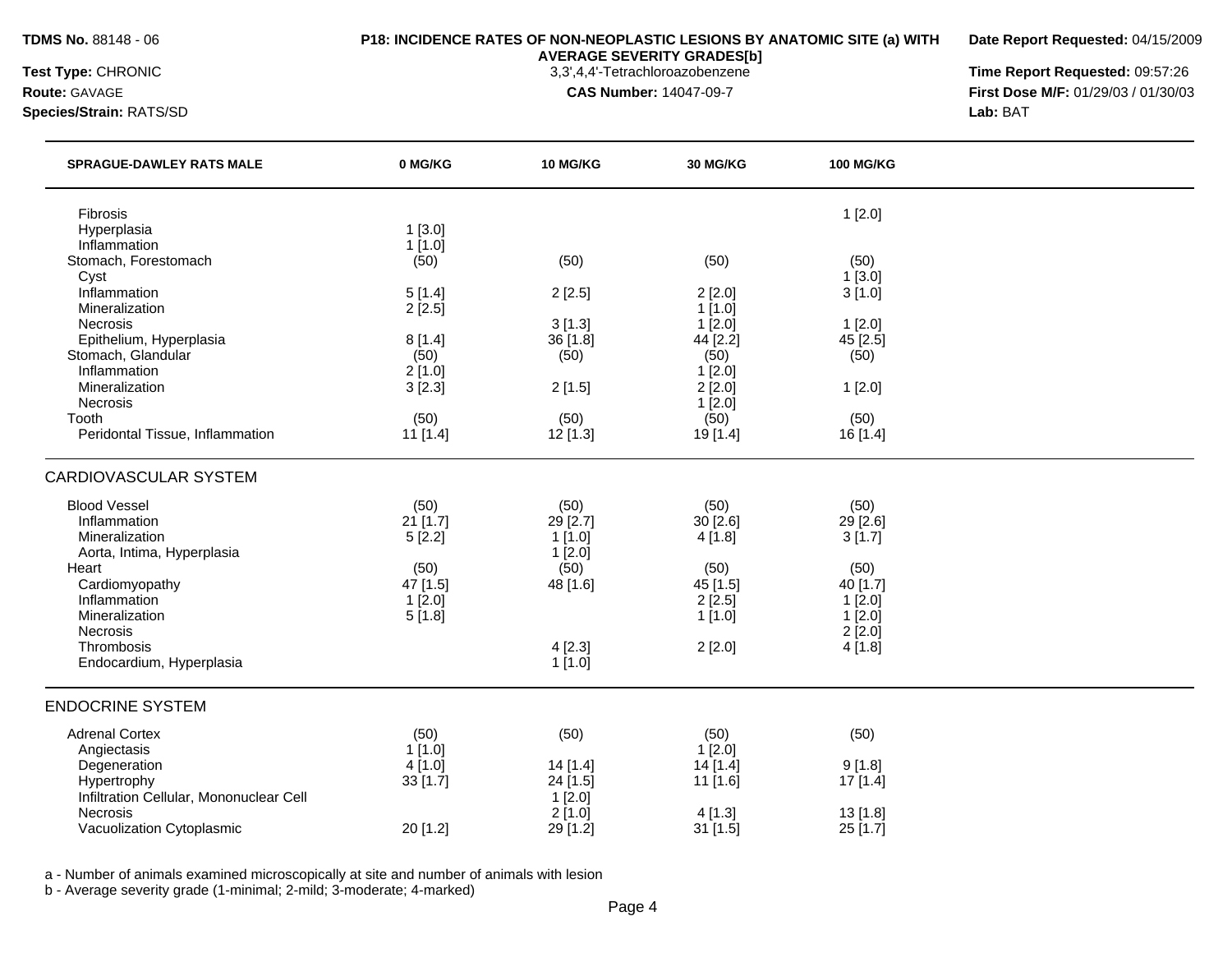**Date Report Requested:** 04/15/2009

**Species/Strain:** RATS/SD **Lab:** BAT

**AVERAGE SEVERITY GRADES[b]**

**Test Type:** CHRONIC 3,3',4,4'-Tetrachloroazobenzene **Time Report Requested:** 09:57:26 **Route:** GAVAGE **CAS Number:** 14047-09-7 **First Dose M/F:** 01/29/03 / 01/30/03

| <b>SPRAGUE-DAWLEY RATS MALE</b>                                                                                                                                    | 0 MG/KG                                                                  | 10 MG/KG                                                      | 30 MG/KG                                                     | <b>100 MG/KG</b>                                                       |  |
|--------------------------------------------------------------------------------------------------------------------------------------------------------------------|--------------------------------------------------------------------------|---------------------------------------------------------------|--------------------------------------------------------------|------------------------------------------------------------------------|--|
| Zona Fasciculata, Hyperplasia<br>Adrenal Medulla<br>Hyperplasia<br>Islets, Pancreatic<br>Hyperplasia<br>Parathyroid Gland<br>Hyperplasia<br><b>Pituitary Gland</b> | 14 [1.6]<br>(50)<br>10 [1.7]<br>(50)<br>1[2.0]<br>(43)<br>8[2.4]<br>(50) | 22 [2.0]<br>(50)<br>8 [2.3]<br>(50)<br>(48)<br>9[1.6]<br>(50) | 19 [1.9]<br>(50)<br>5[2.2]<br>(50)<br>(44)<br>6[1.8]<br>(50) | 21 [2.2]<br>(50)<br>6[2.2]<br>(50)<br>1[2.0]<br>(44)<br>2[2.0]<br>(49) |  |
| Angiectasis<br>Hemorrhage<br>Hyperplasia<br><b>Necrosis</b>                                                                                                        | 1[1.0]                                                                   | 1[2.0]                                                        |                                                              | 1[4.0]<br>2[2.0]                                                       |  |
| Pars Distalis, Hyperplasia<br>Pars Intermedia, Necrosis<br>Rathke's Cleft, Hyperplasia                                                                             | 18 [1.7]<br>1[1.0]                                                       | 10 [1.5]<br>1[2.0]                                            | 13 [1.2]                                                     | 10 [1.7]                                                               |  |
| <b>Thyroid Gland</b><br>Angiectasis<br>Atrophy<br>Fibrosis                                                                                                         | (50)                                                                     | (50)<br>1[3.0]                                                | (50)<br>1[3.0]                                               | (50)<br>1[2.0]                                                         |  |
| Inflammation<br>C-cell, Hyperplasia<br>Follicle, Cyst                                                                                                              | 7[2.7]<br>1[1.0]                                                         | 3[3.0]<br>1[2.0]                                              | 9[2.8]<br>2[2.5]                                             | 14 [2.6]<br>1[3.0]                                                     |  |
| Follicular Cell, Hyperplasia<br>Follicular Cell, Hypertrophy                                                                                                       | 2[2.0]                                                                   | 2[4.0]<br>2[4.0]                                              | 10 [3.5]<br>6[2.7]                                           | 12 [3.6]<br>6[3.2]                                                     |  |
| <b>GENERAL BODY SYSTEM</b>                                                                                                                                         |                                                                          |                                                               |                                                              |                                                                        |  |
| <b>Tissue NOS</b>                                                                                                                                                  | (0)                                                                      | (1)                                                           | (2)                                                          | (3)                                                                    |  |
| <b>GENITAL SYSTEM</b>                                                                                                                                              |                                                                          |                                                               |                                                              |                                                                        |  |
| <b>Coagulating Gland</b><br>Inflammation<br>Metaplasia, Squamous                                                                                                   | (50)<br>1[3.0]                                                           | (50)<br>3[2.3]                                                | (50)<br>2[2.5]                                               | (49)<br>4[3.5]<br>1[4.0]                                               |  |
| Epididymis<br>Granuloma Sperm<br>Inflammation                                                                                                                      | (50)<br>3[1.7]                                                           | (50)<br>1[3.0]                                                | (50)<br>3[3.7]                                               | (50)<br>2[3.5]                                                         |  |
| <b>Preputial Gland</b><br>Ectasia                                                                                                                                  | (50)<br>1[2.0]                                                           | (50)                                                          | (50)                                                         | (49)                                                                   |  |

a - Number of animals examined microscopically at site and number of animals with lesion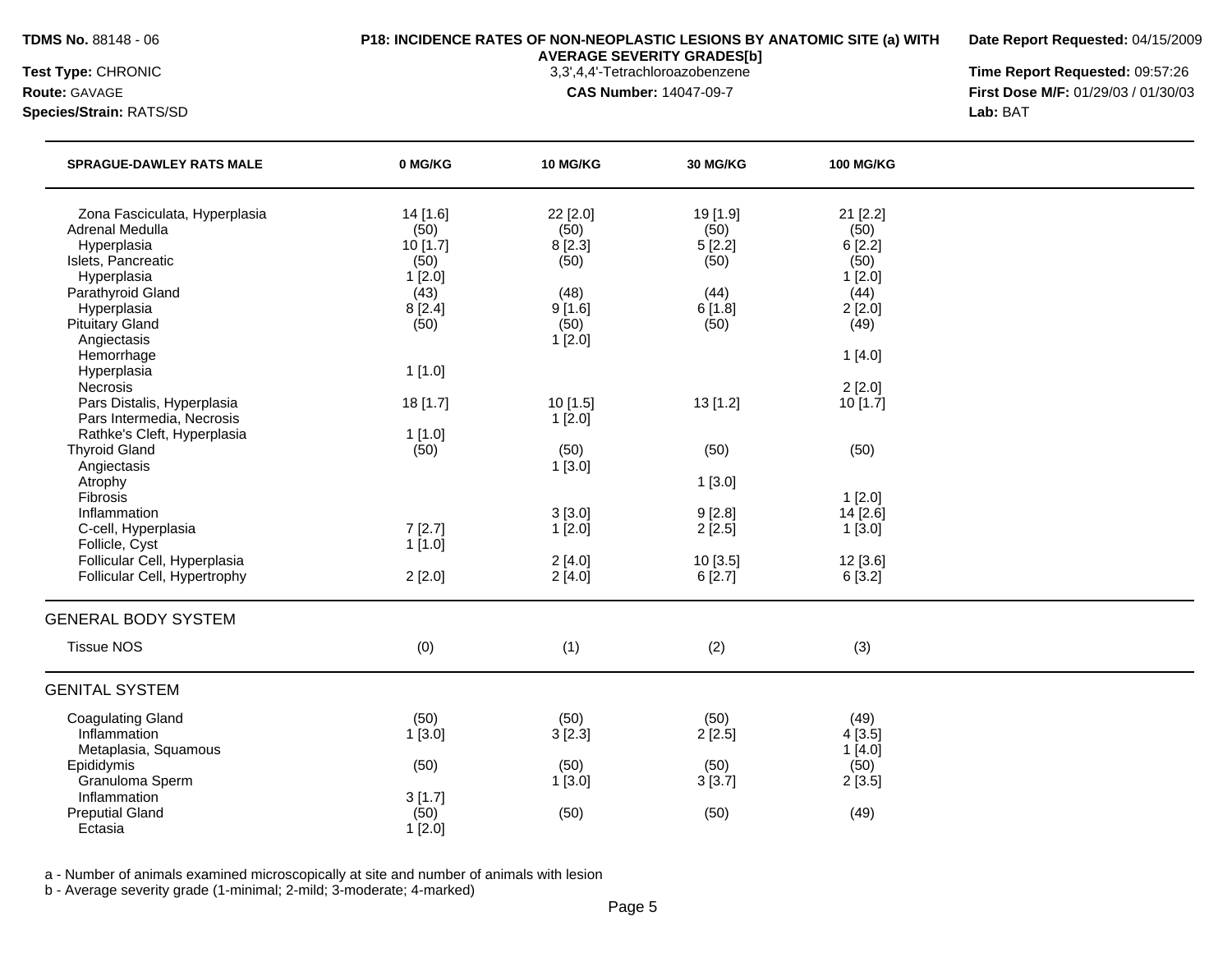**Date Report Requested:** 04/15/2009

**Species/Strain:** RATS/SD **Lab:** BAT

**AVERAGE SEVERITY GRADES[b]**

**Test Type:** CHRONIC 3,3',4,4'-Tetrachloroazobenzene **Time Report Requested:** 09:57:26 **Route:** GAVAGE **CAS Number:** 14047-09-7 **First Dose M/F:** 01/29/03 / 01/30/03

| <b>SPRAGUE-DAWLEY RATS MALE</b>                   | 0 MG/KG  | 10 MG/KG           | <b>30 MG/KG</b> | <b>100 MG/KG</b> |  |
|---------------------------------------------------|----------|--------------------|-----------------|------------------|--|
| Hyperplasia, Squamous                             | 2[2.0]   | 3[2.0]             | 1[2.0]          | 4[1.5]           |  |
| Inflammation                                      | 5[2.0]   |                    |                 | 1[1.0]           |  |
| Prostate                                          | (50)     | (50)               | (50)            | (50)             |  |
| Inflammation                                      | 13 [1.5] | 12 [1.8]           | 7[2.3]          | 16[1.8]          |  |
| Epithelium, Hyperplasia                           | 12 [1.8] | 4[1.3]             | 3[2.0]          | 2[1.5]           |  |
| <b>Seminal Vesicle</b>                            | (50)     | (50)               | (50)            | (50)             |  |
| Hyperplasia                                       |          |                    |                 | 2[2.5]           |  |
| Inflammation                                      |          | 2[3.0]             | 1[2.0]          | 4[3.0]           |  |
| Metaplasia, Squamous                              |          |                    |                 | 3[2.7]           |  |
| Mineralization                                    | 1[1.0]   |                    |                 |                  |  |
| <b>Testes</b><br>Inflammation                     | (50)     | (50)               | (50)            | (50)             |  |
| Necrosis                                          | 1[2.0]   | 1[2.0]             |                 | 1[3.0]           |  |
| Thrombosis                                        |          | 2[2.5]             | 1[4.0]          | 3[2.7]           |  |
| Germinal Epithelium, Degeneration                 | 15 [2.3] | 1[2.0]<br>16 [2.7] | 18 [2.2]        | $21$ [2.7]       |  |
| Germinal Epithelium, Mineralization               | 3[1.3]   | 3[1.3]             | 3[1.3]          | 4[1.3]           |  |
| Interstitial Cell, Hyperplasia                    |          | 1[2.0]             |                 | 1[1.0]           |  |
|                                                   |          |                    |                 |                  |  |
| <b>HEMATOPOIETIC SYSTEM</b>                       |          |                    |                 |                  |  |
| <b>Bone Marrow</b>                                | (50)     | (50)               | (49)            | (50)             |  |
| Atrophy                                           |          | 1[2.0]             | 2[2.5]          | 2[2.5]           |  |
| Hyperplasia                                       | 12 [2.2] | 7[2.7]             | 21 [2.0]        | 19 [2.2]         |  |
| Necrosis                                          |          |                    |                 | 1[1.0]           |  |
| Lymph Node                                        | (38)     | (28)               | (29)            | (41)             |  |
| Pigmentation                                      |          | 1[1.0]             |                 |                  |  |
| Deep Cervical, Atrophy                            |          |                    |                 | 1[4.0]           |  |
| Deep Cervical, Ectasia                            |          |                    |                 | 1[2.0]           |  |
| Deep Cervical, Hematopoietic Cell                 | 1[3.0]   |                    |                 |                  |  |
| Proliferation                                     |          |                    |                 |                  |  |
| Mediastinal, Atrophy                              | 2[2.5]   |                    |                 | 1[4.0]           |  |
| Mediastinal, Ectasia                              |          | 1[2.0]             |                 | 1[2.0]           |  |
| Mediastinal, Hemorrhage                           |          |                    | 1[4.0]          | 1[1.0]           |  |
| Mediastinal, Hyperplasia, Lymphoid                |          | 1[3.0]             |                 | 3[2.0]           |  |
| Mediastinal, Infiltration Cellular,<br>Histiocyte |          | 1[2.0]             |                 |                  |  |
| Pancreatic, Hyperplasia, Lymphoid                 |          |                    |                 |                  |  |
| Lymph Node, Mandibular                            | (49)     | 1[2.0]<br>(50)     | (49)            | (50)             |  |
| Atrophy                                           | 5[2.0]   | 1[2.0]             |                 | 7[2.3]           |  |
|                                                   |          |                    |                 |                  |  |

a - Number of animals examined microscopically at site and number of animals with lesion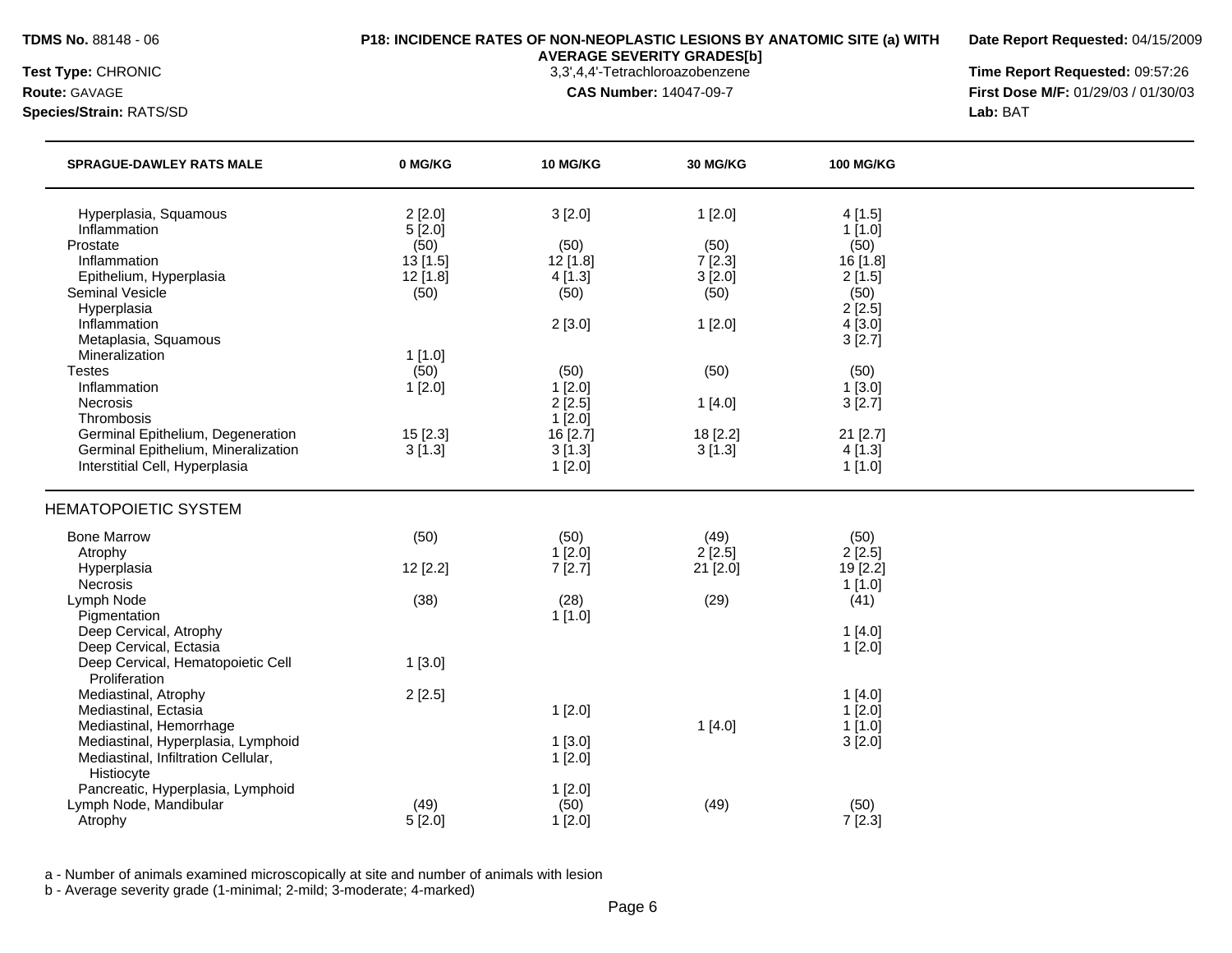**Date Report Requested:** 04/15/2009

**Species/Strain:** RATS/SD **Lab:** BAT

**AVERAGE SEVERITY GRADES[b]**

**Test Type:** CHRONIC 3,3',4,4'-Tetrachloroazobenzene **Time Report Requested:** 09:57:26 **Route:** GAVAGE **CAS Number:** 14047-09-7 **First Dose M/F:** 01/29/03 / 01/30/03

| <b>SPRAGUE-DAWLEY RATS MALE</b>                      | 0 MG/KG          | 10 MG/KG            | <b>30 MG/KG</b>  | <b>100 MG/KG</b> |  |
|------------------------------------------------------|------------------|---------------------|------------------|------------------|--|
| Congestion<br>Ectasia                                |                  | 1[2.0]<br>$1$ [2.0] |                  |                  |  |
| Hyperplasia, Lymphoid                                | 2[2.0]           | 6[2.2]              | 1[2.0]           | 2[2.0]           |  |
| Infiltration Cellular, Histiocyte                    |                  |                     | $1$ [ $2.0$ ]    |                  |  |
| <b>Necrosis</b>                                      |                  |                     | 2[2.0]           |                  |  |
| Pigmentation                                         | 1[1.0]           |                     |                  | 2[1.5]           |  |
| Lymph Node, Mesenteric                               | (50)             | (48)                | (50)             | (50)             |  |
| Atrophy                                              |                  | 1[2.0]              | 1[2.0]           | 5[2.6]           |  |
| Hyperplasia, Lymphoid<br>Inflammation, Granulomatous |                  | 2[2.0]              | 2[2.0]           | 1[2.0]           |  |
| Pigmentation                                         | 1[1.0]           | 24 [1.2]            | 25[1.1]          | 20 [1.2]         |  |
| Spleen                                               | (50)             | (50)                | (50)             | (50)             |  |
| Atrophy                                              | 1[2.0]           |                     |                  |                  |  |
| Congestion                                           |                  |                     | 1[2.0]           |                  |  |
| Hematopoietic Cell Proliferation                     | 38 [1.5]         | 48 [1.5]            | 44 [1.5]         | 41 [1.4]         |  |
| Pigmentation                                         | 38 [1.4]         | 39 [1.2]            | 40 [1.5]         | 35[1.3]          |  |
| Thrombosis                                           | 1[4.0]           |                     |                  |                  |  |
| Lymphoid Follicle, Atrophy                           | 5[2.6]           | 4[2.0]              | 5[2.2]           | 12 [2.5]         |  |
| Thymus<br>Atrophy                                    | (48)<br>45 [3.1] | (48)<br>47 [3.3]    | (46)<br>44 [3.5] | (48)<br>47 [3.4] |  |
| Inflammation                                         |                  |                     |                  | 1[2.0]           |  |
| Thymocyte, Hyperplasia                               | 1[3.0]           |                     |                  |                  |  |
| <b>INTEGUMENTARY SYSTEM</b>                          |                  |                     |                  |                  |  |
| <b>Mammary Gland</b>                                 | (50)             | (50)                | (50)             | (50)             |  |
| Inflammation                                         |                  |                     |                  | 1[2.0]           |  |
| Mineralization                                       | 1[2.0]           |                     |                  |                  |  |
| Skin                                                 | (50)             | (50)                | (50)             | (50)             |  |
| Cyst Epithelial Inclusion                            | $\overline{2}$   | 3                   | $\overline{2}$   | $\overline{4}$   |  |
| Hyperplasia                                          | 2[2.0]           |                     | 1[1.0]           |                  |  |
| Inflammation                                         | 1[3.0]           | 1[3.0]              | 2[3.0]           | 2[3.0]           |  |
| Ulcer                                                |                  | 1[4.0]              | 1[2.0]           | 1[4.0]           |  |
| Hair Follicle, Hyperplasia                           |                  | 1[2.0]              |                  |                  |  |
| MUSCULOSKELETAL SYSTEM                               |                  |                     |                  |                  |  |
| <b>Bone</b>                                          | (50)             | (50)                | (50)             | (50)             |  |
| Hyperostosis                                         |                  |                     |                  | 1[3.0]           |  |

a - Number of animals examined microscopically at site and number of animals with lesion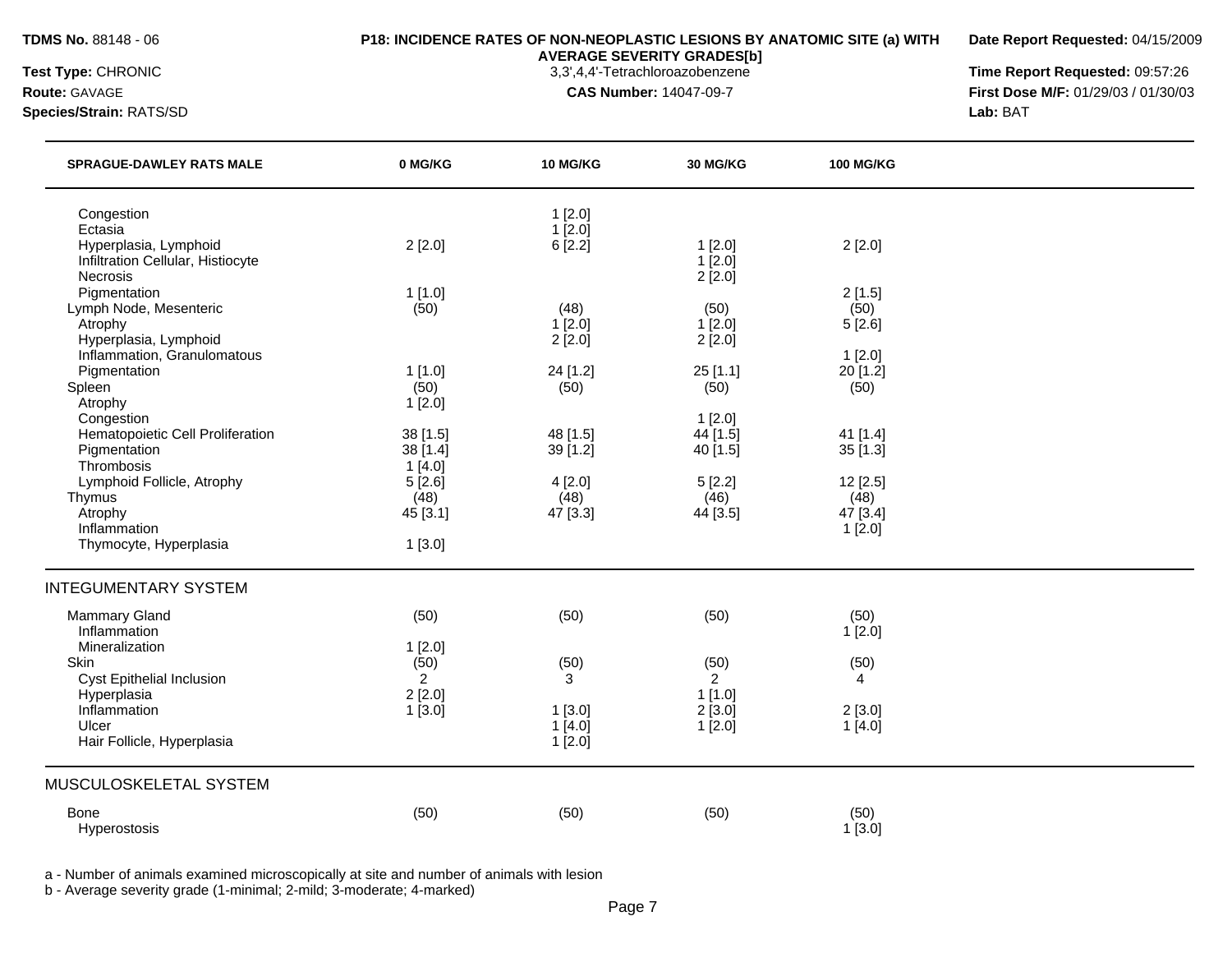**Date Report Requested:** 04/15/2009

**AVERAGE SEVERITY GRADES[b]**

**Test Type:** CHRONIC 3,3',4,4'-Tetrachloroazobenzene **Time Report Requested:** 09:57:26 **Route:** GAVAGE **CAS Number:** 14047-09-7 **First Dose M/F:** 01/29/03 / 01/30/03 **Species/Strain:** RATS/SD **Lab:** BAT

| <b>SPRAGUE-DAWLEY RATS MALE</b>                                                                                | 0 MG/KG                                           | 10 MG/KG                       | <b>30 MG/KG</b>         | <b>100 MG/KG</b>              |  |
|----------------------------------------------------------------------------------------------------------------|---------------------------------------------------|--------------------------------|-------------------------|-------------------------------|--|
| Tendon, Inflammation<br><b>Skeletal Muscle</b><br>Hemorrhage                                                   | (0)                                               | (0)                            | 1[2.0]<br>(2)<br>1[3.0] | 1[3.0]<br>(0)                 |  |
| NERVOUS SYSTEM                                                                                                 |                                                   |                                |                         |                               |  |
| <b>Brain</b><br>Edema<br><b>Gliosis</b>                                                                        | (50)                                              | (50)<br>1[1.0]<br>2[2.0]       | (50)                    | (50)                          |  |
| Hemorrhage<br>Necrosis                                                                                         | 1[2.0]                                            | 4[2.3]                         | 1[2.0]                  | 2[1.5]<br>3[2.7]              |  |
| <b>RESPIRATORY SYSTEM</b>                                                                                      |                                                   |                                |                         |                               |  |
| Lung<br>Congestion<br>Fibrosis<br>Foreign Body                                                                 | (50)<br>1[3.0]<br>$\overline{\mathbf{1}}$         | (50)<br>2[2.0]<br>1[2.0]       | (50)                    | (50)                          |  |
| Hemorrhage<br>Inflammation, Granulomatous<br>Inflammation, Chronic Active<br>Mineralization<br><b>Necrosis</b> | 1[2.0]<br>7[1.1]<br>6[2.2]<br>$1$ [3.0]<br>1[2.0] | 1[1.0]<br>6[2.0]<br>1[2.0]     | 2[1.0]<br>6[1.8]        | 5[1.2]<br>5[1.2]              |  |
| Pigmentation<br>Alveolar Epithelium, Hyperplasia<br>Alveolar Epithelium, Metaplasia,                           | 3[1.0]<br>2[2.5]<br>1 [1.0]                       | 16 [1.3]<br>3[2.7]<br>32 [2.0] | 12 [1.3]<br>32 [1.9]    | 16[1.1]<br>2[2.5]<br>34 [2.1] |  |
| <b>Bronchiolar</b><br>Alveolar Epithelium, Metaplasia,                                                         |                                                   | 14 [2.0]                       | 22 [1.9]                | 22 [3.0]                      |  |
| Squamous<br>Alveolus, Infiltration Cellular, Histiocyte<br>Smooth Muscle, Hyperplasia, Focal                   | 23 [1.3]<br>1[2.0]                                | 34 [1.8]                       | 35 [1.8]                | 35 [2.0]                      |  |
| Nose<br>Foreign Body                                                                                           | (50)<br>$\overline{2}$                            | (50)                           | (50)                    | (50)                          |  |
| Inflammation<br>Nasolacrimal Duct, Hyperplasia                                                                 | 10 [1.5]                                          | 5[1.2]                         | 9[1.0]<br>1[2.0]        | 9[1.1]                        |  |

SPECIAL SENSES SYSTEM

a - Number of animals examined microscopically at site and number of animals with lesion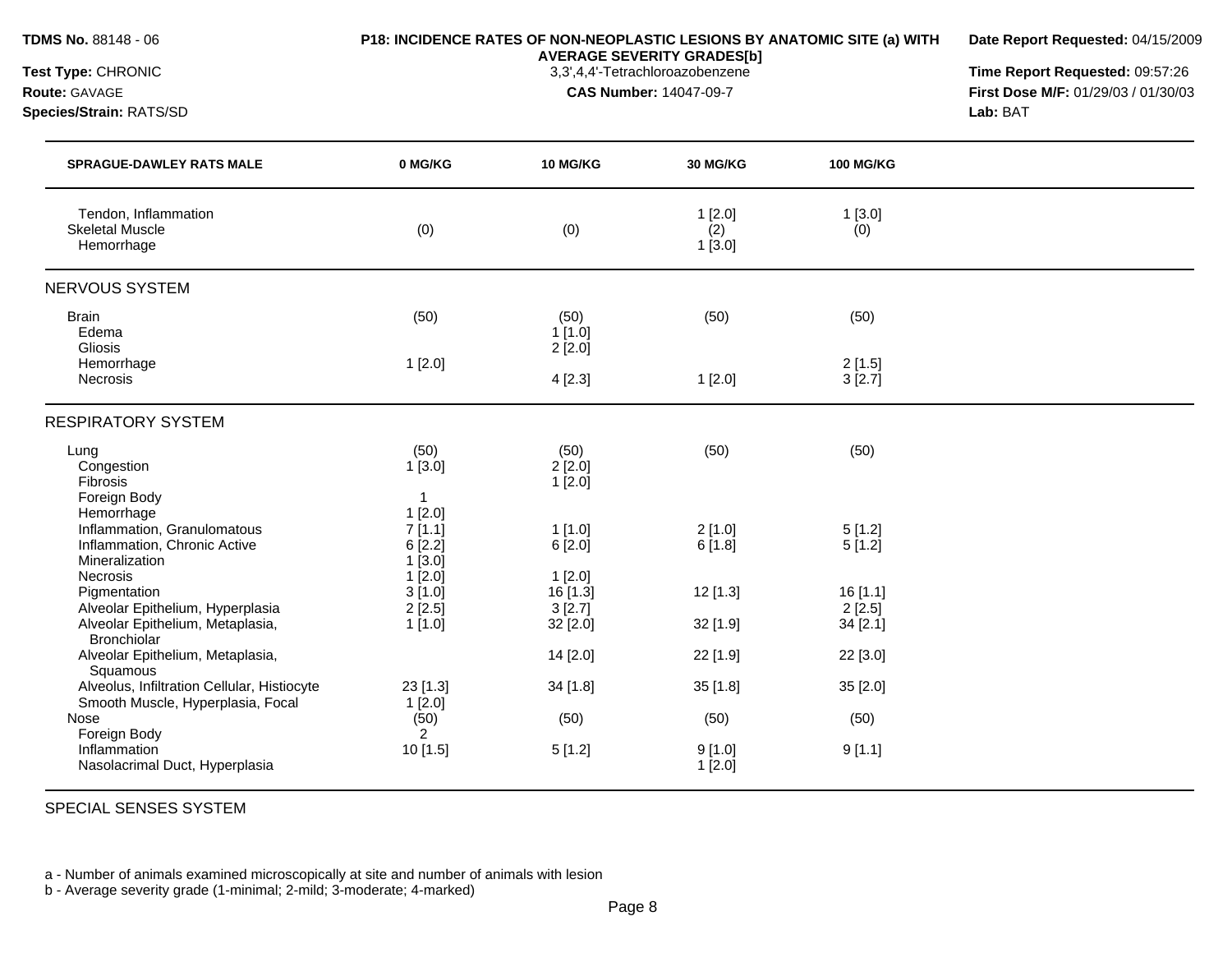**Date Report Requested:** 04/15/2009

**Species/Strain:** RATS/SD **Lab:** BAT

**AVERAGE SEVERITY GRADES[b]**

**Test Type:** CHRONIC 3,3',4,4'-Tetrachloroazobenzene **Time Report Requested:** 09:57:26 **Route:** GAVAGE **CAS Number:** 14047-09-7 **First Dose M/F:** 01/29/03 / 01/30/03

| <b>SPRAGUE-DAWLEY RATS MALE</b>                                | 0 MG/KG            | <b>10 MG/KG</b>    | 30 MG/KG           | <b>100 MG/KG</b>   |  |
|----------------------------------------------------------------|--------------------|--------------------|--------------------|--------------------|--|
| Ear                                                            | (0)                | (1)                | (0)                | (0)                |  |
| External Ear, Hyperplasia, Squamous<br>Eye                     | (48)               | $1$ [3.0]<br>(50)  | (50)               | (50)               |  |
| Anterior Chamber, Inflammation<br>Cornea, Degeneration         | 1[1.0]             | 2[2.5]<br>1[2.0]   | 1[1.0]             | 1[3.0]             |  |
| Cornea, Hyperplasia, Squamous                                  | 1[2.0]             |                    |                    |                    |  |
| Cornea, Inflammation<br>Cornea, Mineralization                 | 3[2.3]             | 12 [2.0]<br>1[2.0] | 5[1.2]             | 2[2.0]             |  |
| Lens, Cataract                                                 |                    |                    | 1[1.0]             |                    |  |
| Optic Nerve, Infiltration Cellular,<br>Mononuclear Cell        |                    |                    | 1[1.0]             |                    |  |
| Retina, Atrophy                                                |                    |                    |                    | 1[3.0]             |  |
| Retina, Degeneration                                           | 1[4.0]             | 1[3.0]             | 6[1.5]             | 2[3.0]             |  |
| <b>Harderian Gland</b><br>Atrophy                              | (50)<br>1[4.0]     | (50)               | (50)               | (50)<br>1[2.0]     |  |
| Inflammation                                                   |                    | 1[3.0]             |                    |                    |  |
| <b>Lacrimal Gland</b>                                          | (0)                | (1)                | (0)                | (0)                |  |
| <b>Cytoplasmic Alteration</b><br>Zymbal's Gland                | (1)                | 1[4.0]<br>(0)      | (1)                | (0)                |  |
| <b>URINARY SYSTEM</b>                                          |                    |                    |                    |                    |  |
| Kidney                                                         | (50)               | (50)               | (50)               | (50)               |  |
| Mineralization                                                 | 22 [1.2]           | 20 [1.1]           | 24 [1.1]           | 24 [1.1]           |  |
| Nephropathy<br>Cortex, Cyst                                    | 50 [2.6]<br>2[3.0] | 50 [2.3]<br>3[2.3] | 47 [2.2]<br>1[2.0] | 48 [2.0]<br>2[2.5] |  |
| Pelvis, Dilatation                                             |                    |                    |                    | 1[2.0]             |  |
| Pelvis, Inflammation                                           | $1$ [1.0]          | $2$ [2.0]          |                    | 2[2.0]             |  |
| Pelvis, Transitional Epithelium,<br>Hyperplasia                | 1[1.0]             | 1[1.0]             | 1[1.0]             | 1[4.0]             |  |
| Renal Tubule, Hyperplasia, Atypical                            |                    |                    | 1[1.0]             |                    |  |
| Transitional Epithelium, Hyperplasia<br>Ureter                 | 1[1.0]             | (31)               | (42)               |                    |  |
| Transitional Epithelium, Hyperplasia                           | (41)               |                    |                    | (49)<br>3[2.3]     |  |
| Urethra                                                        | (50)               | (50)               | (50)               | (50)               |  |
| Transitional Epithelium, Hyperplasia<br><b>Urinary Bladder</b> | (50)               | (50)               | (50)               | 2[2.0]<br>(50)     |  |
| Inflammation                                                   | 1[3.0]             | 1[2.0]             | 2[2.0]             |                    |  |
|                                                                |                    |                    |                    |                    |  |

a - Number of animals examined microscopically at site and number of animals with lesion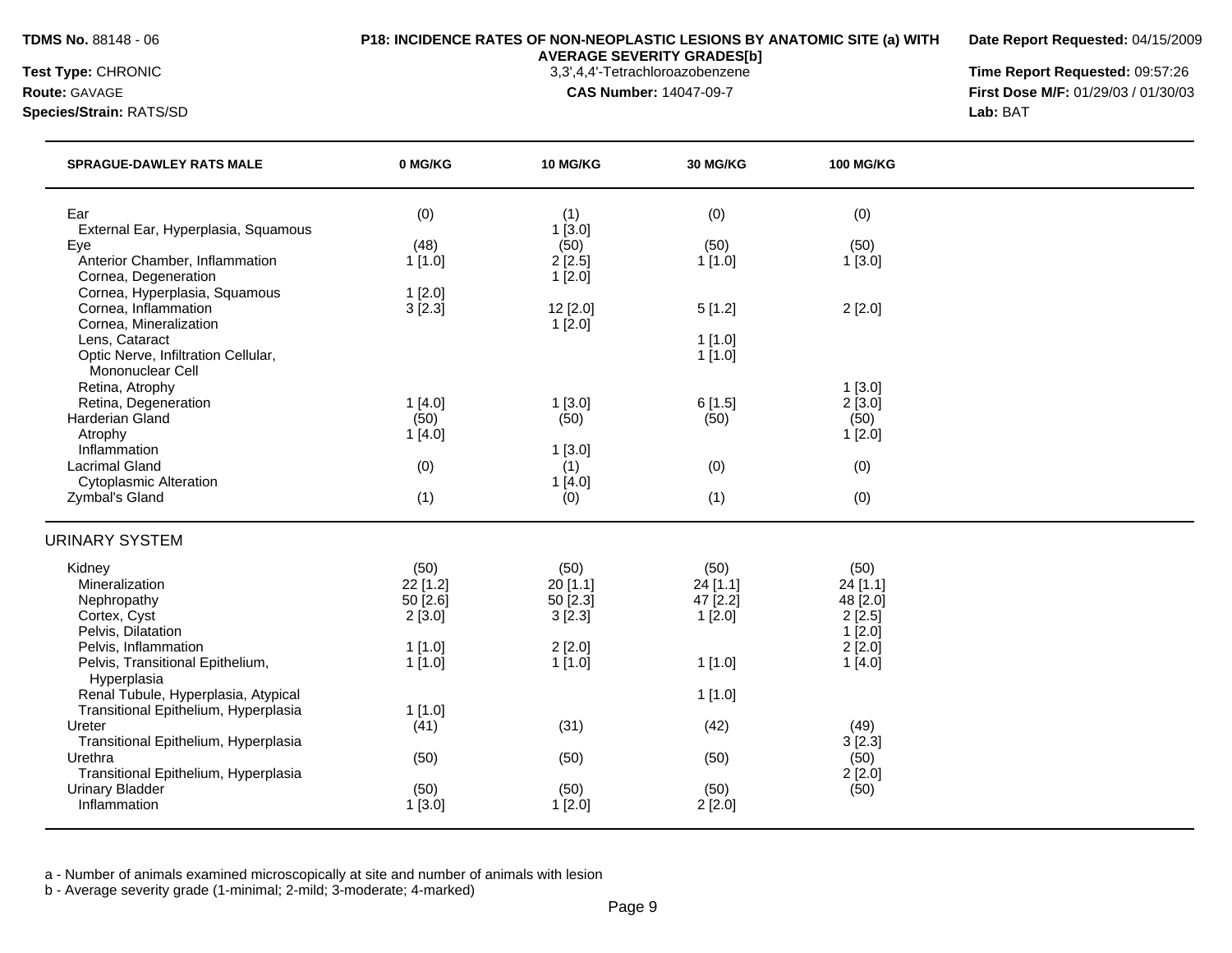|         | Date Report Requested: 04/15/2009                                             |          |                                                                                                       |                                                                          |
|---------|-------------------------------------------------------------------------------|----------|-------------------------------------------------------------------------------------------------------|--------------------------------------------------------------------------|
|         | Time Report Requested: 09:57:26<br><b>First Dose M/F: 01/29/03 / 01/30/03</b> |          |                                                                                                       |                                                                          |
|         |                                                                               |          |                                                                                                       |                                                                          |
|         |                                                                               |          |                                                                                                       | Lab: BAT                                                                 |
| 0 MG/KG | 10 MG/KG                                                                      | 30 MG/KG | <b>100 MG/KG</b>                                                                                      |                                                                          |
|         |                                                                               |          |                                                                                                       |                                                                          |
|         |                                                                               |          | <b>AVERAGE SEVERITY GRADES[b]</b><br>3,3',4,4'-Tetrachloroazobenzene<br><b>CAS Number: 14047-09-7</b> | P18: INCIDENCE RATES OF NON-NEOPLASTIC LESIONS BY ANATOMIC SITE (a) WITH |

\*\*\* END OF MALE \*\*\*

a - Number of animals examined microscopically at site and number of animals with lesion

b - Average severity grade (1-minimal; 2-mild; 3-moderate; 4-marked)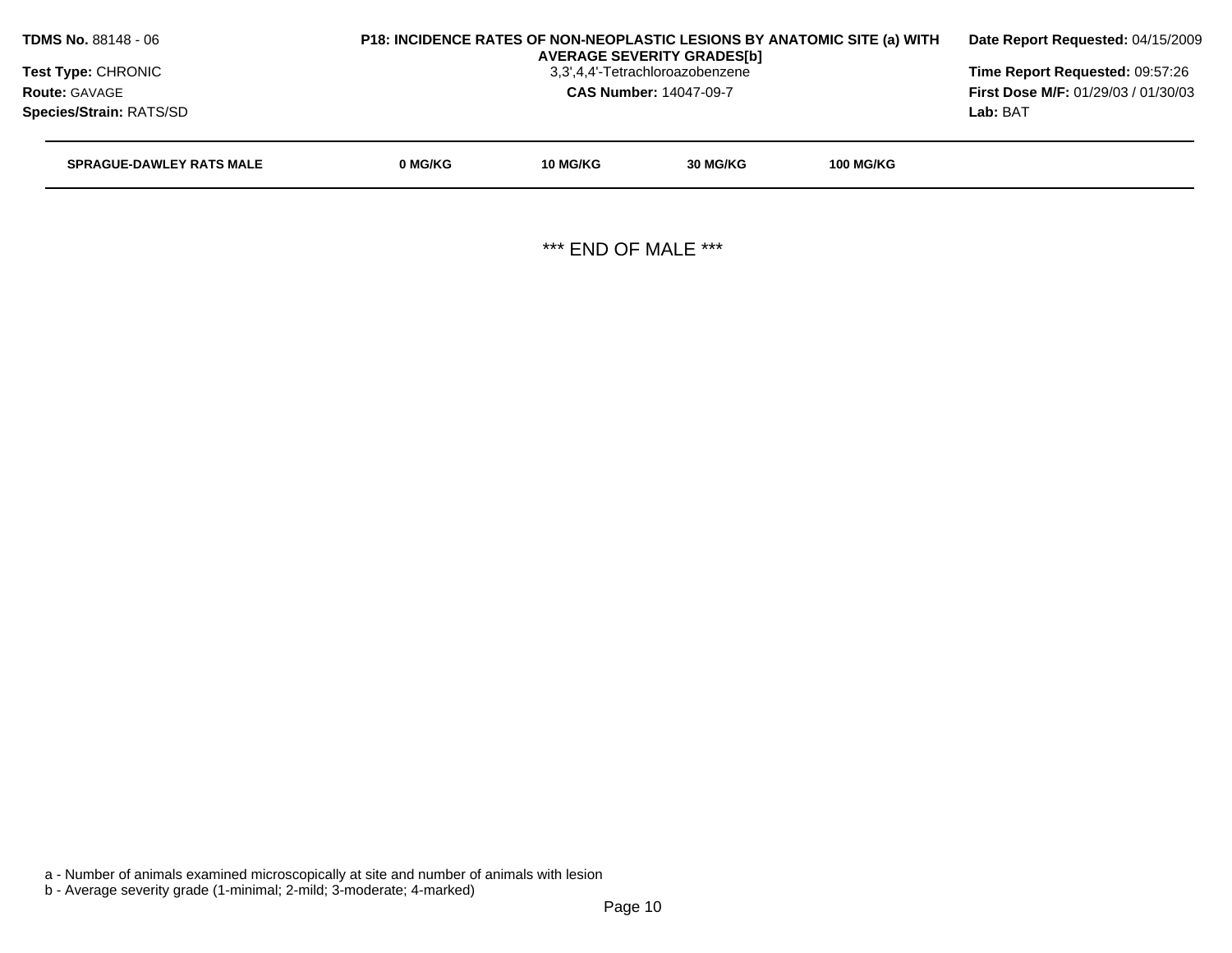**Date Report Requested:** 04/15/2009

**AVERAGE SEVERITY GRADES[b]**

**Test Type:** CHRONIC 3,3',4,4'-Tetrachloroazobenzene **Time Report Requested:** 09:57:26 **Route:** GAVAGE **CAS Number:** 14047-09-7 **First Dose M/F:** 01/29/03 / 01/30/03 **Species/Strain:** RATS/SD **Lab:** BAT

| <b>SPRAGUE-DAWLEY RATS FEMALE</b>                                    | 0 MG/KG       | 10 MG/KG                  | 30 MG/KG       | <b>100 MG/KG</b> |  |
|----------------------------------------------------------------------|---------------|---------------------------|----------------|------------------|--|
| <b>Disposition Summary</b>                                           |               |                           |                |                  |  |
| <b>Animals Initially in Study</b>                                    | 50            | 50                        | 50             | 50               |  |
| <b>Early Deaths</b>                                                  |               |                           |                |                  |  |
| <b>Accidently Killed</b><br><b>Dosing Accident</b>                   | 1             |                           | $\mathbf{1}$   |                  |  |
| <b>Moribund Sacrifice</b>                                            | 15            | 12                        | 10             | 11               |  |
| <b>Natural Death</b>                                                 | 9             | 8                         | 19             | 22               |  |
| <b>Survivors</b>                                                     |               |                           |                |                  |  |
| <b>Moribund Sacrifice</b>                                            |               |                           | -1             |                  |  |
| <b>Terminal Sacrifice</b><br><b>Animals Examined Microscopically</b> | 25<br>50      | 30<br>50                  | 18<br>50       | 17<br>50         |  |
|                                                                      |               |                           |                |                  |  |
| <b>ALIMENTARY SYSTEM</b>                                             |               |                           |                |                  |  |
| Intestine Large, Cecum                                               | (50)          | (48)                      | (50)           | (49)             |  |
| Necrosis                                                             |               |                           |                | 1[3.0]           |  |
| Intestine Large, Colon                                               | (50)          | (50)                      | (50)           | (50)             |  |
| Parasite Metazoan                                                    | 6             | $\overline{2}$            |                | 3                |  |
| Intestine Small, Duodenum<br>Intestine Small, Ileum                  | (50)<br>(50)  | (50)<br>(49)              | (50)<br>(49)   | (49)<br>(49)     |  |
| Intestine Small, Jejunum                                             | (50)          | (49)                      | (50)           | (49)             |  |
| Liver                                                                | (50)          | (50)                      | (49)           | (49)             |  |
| Angiectasis                                                          |               | 4[1.0]                    | 3[1.3]         | 5[1.4]           |  |
| <b>Basophilic Focus</b>                                              | 14            | 10                        | 9              | $\overline{7}$   |  |
| Cholangiofibrosis                                                    |               | 1[1.0]                    |                | 11 [1.6]         |  |
| <b>Clear Cell Focus</b>                                              | 13            | 22                        | 9              | 7                |  |
| Degeneration, Cystic                                                 |               | 2[1.0]                    | 3[1.3]         |                  |  |
| <b>Eosinophilic Focus</b>                                            | 3             | 27                        | 31             | 38               |  |
| Fatty Change, Focal                                                  | 2[1.0]        | 2[1.0]                    | $2$ [1.0]      | 9[1.3]           |  |
| Fatty Change, Diffuse                                                |               | 3[1.0]                    | $10$ [1.3]     | 10 [1.6]         |  |
| Fibrosis                                                             | 1[2.0]        |                           | 2[2.5]         | 6[1.7]           |  |
| Hematopoietic Cell Proliferation                                     | 28 [1.1]      | 42 [1.1]                  | $32$ [1.1]     | 37 [1.2]         |  |
| Hepatodiaphragmatic Nodule                                           | -1            |                           |                | -1               |  |
| Hyperplasia, Nodular                                                 | -1            | $\ensuremath{\mathsf{3}}$ | 11             | 22               |  |
| Inflammation, Chronic Active<br>Mixed Cell Focus                     | 29 [1.1]<br>6 | 29 [1.1]<br>16            | 32 [1.2]<br>14 | 30[1.4]<br>16    |  |
| <b>Necrosis</b>                                                      | 3[2.7]        | 6[1.5]                    | 10 [1.4]       | 10 [2.2]         |  |

a - Number of animals examined microscopically at site and number of animals with lesion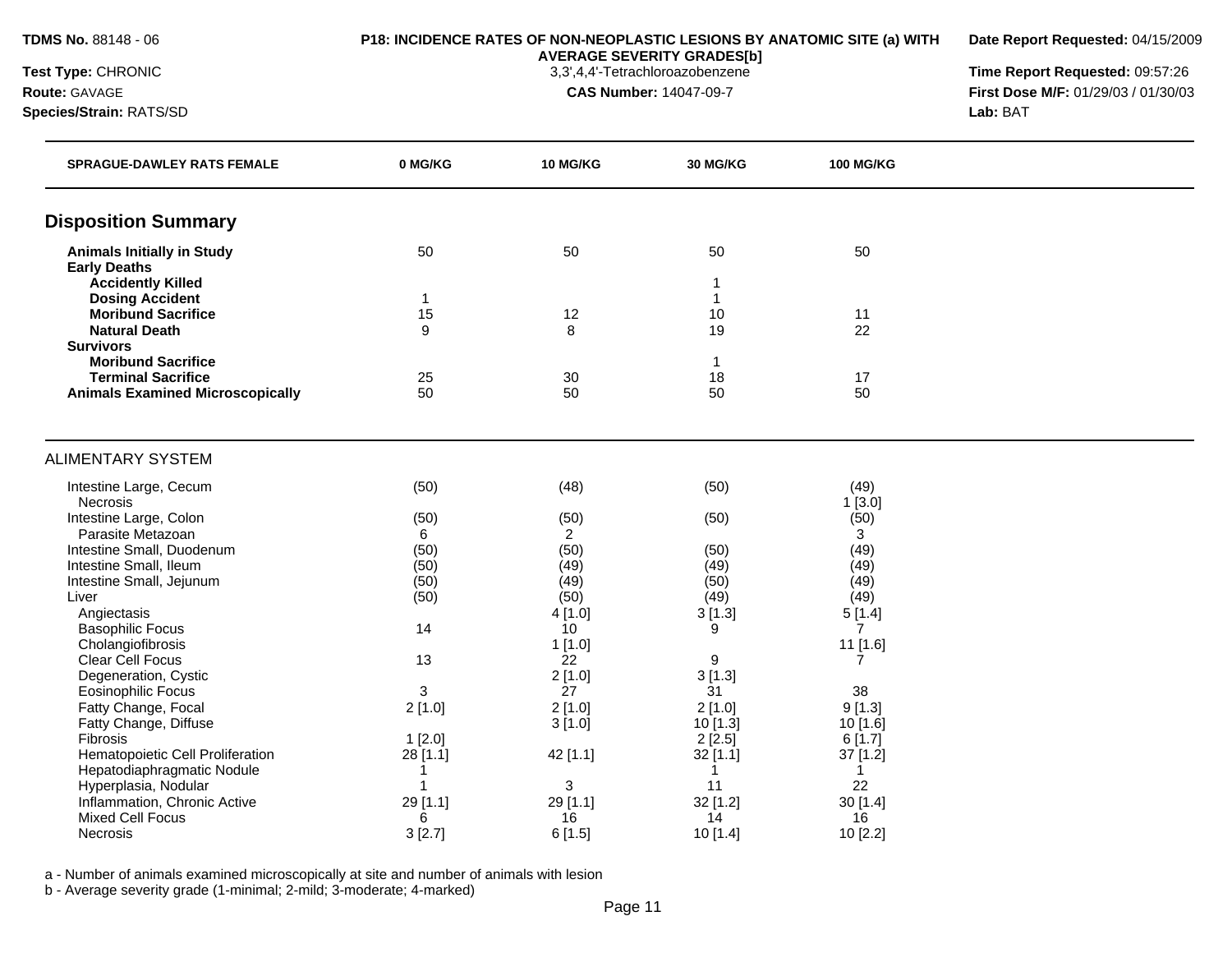**Date Report Requested:** 04/15/2009

**Species/Strain:** RATS/SD **Lab:** BAT

**AVERAGE SEVERITY GRADES[b]**

**Test Type:** CHRONIC 3,3',4,4'-Tetrachloroazobenzene **Time Report Requested:** 09:57:26 **Route:** GAVAGE **CAS Number:** 14047-09-7 **First Dose M/F:** 01/29/03 / 01/30/03

| <b>SPRAGUE-DAWLEY RATS FEMALE</b>          | 0 MG/KG    | 10 MG/KG   | 30 MG/KG   | <b>100 MG/KG</b> |  |
|--------------------------------------------|------------|------------|------------|------------------|--|
| Necrosis, Focal                            |            |            |            | 2[1.0]           |  |
| Pigmentation                               | 1[3.0]     | 17 [1.2]   | 32 [1.6]   | 40 [2.1]         |  |
| Thrombosis                                 | 1[4.0]     |            | 1[4.0]     |                  |  |
| <b>Toxic Hepatopathy</b>                   |            | 4[1.0]     | $14$ [1.5] | 25 [2.2]         |  |
| Bile Duct, Cyst                            | 3[1.3]     | 4 [1.8]    | 5[1.4]     | 12 [1.6]         |  |
| <b>Bile Duct, Fibrosis</b>                 | $1$ [1.0]  | $1$ [1.0]  | 5[1.0]     | $1$ [1.0]        |  |
| Bile Duct, Hyperplasia                     | $12$ [1.1] | 26 [1.2]   | 29 [1.6]   | 38 [1.8]         |  |
| Centrilobular, Degeneration                | 1[2.0]     | 2[1.0]     | 18 [1.8]   | 17 [1.5]         |  |
| Hepatocyte, Hypertrophy                    | 4[1.5]     | 33 [1.8]   | $38$ [2.3] | $42$ [2.6]       |  |
| Hepatocyte, Multinucleated                 |            | 2[1.0]     | $1$ [1.0]  | 28 [1.2]         |  |
| Oval Cell, Hyperplasia                     |            | 7[1.0]     | 24 [1.3]   | 36 [1.8]         |  |
| Serosa, Fibrosis                           |            | 1[1.0]     |            |                  |  |
| Mesentery                                  | (3)        | (2)        | (1)        | (3)              |  |
| Thrombosis                                 |            |            | 1[2.0]     |                  |  |
| Fat, Necrosis                              | 1[3.0]     | 1[3.0]     |            | 2[3.0]           |  |
| Oral Mucosa                                | (50)       | (50)       | (50)       | (50)             |  |
| Gingival, Hyperplasia, Cystic Keratinizing |            | 4 [2.0]    | 9 [2.1]    | 13 [2.5]         |  |
| Gingival, Hyperplasia, Squamous            |            | 8[1.8]     | 24 [1.4]   | 24 [1.4]         |  |
| Pancreas                                   | (50)       | (49)       | (49)       | (49)             |  |
| Atrophy                                    |            | $11$ [1.2] | $12$ [1.6] | 13 [2.0]         |  |
| Inflammation                               | 1[1.0]     | 1[1.0]     | 4[2.3]     | 6[2.5]           |  |
| Acinus, Hyperplasia                        |            |            | 1[2.0]     | 1[1.0]           |  |
| Acinus, Vacuolization Cytoplasmic          |            | $27$ [1.7] | $33$ [1.9] | 40 [2.1]         |  |
| Duct, Atypia Cellular                      |            |            | 1[2.0]     |                  |  |
| Salivary Glands                            | (50)       | (49)       | (50)       | (49)             |  |
| Atrophy                                    | 1[2.0]     | 1[2.0]     |            | 2[2.5]           |  |
| Fibrosis                                   |            | 1[2.0]     |            |                  |  |
| Duct, Cyst                                 |            |            |            | $1$ [1.0]        |  |
| Stomach, Forestomach                       | (50)       | (49)       | (50)       | (49)             |  |
| Cyst                                       |            |            |            | 2[3.5]           |  |
| Inflammation                               | 1[1.0]     | 3[2.0]     | 5[1.6]     | 7[2.3]           |  |
| Mineralization                             | 2[1.0]     | 2[1.5]     | $1$ [1.0]  |                  |  |
| <b>Necrosis</b>                            |            |            | 3[1.7]     | 2[2.0]           |  |
| Epithelium, Hyperplasia                    |            | 32 [1.7]   | 46 [2.4]   | 46 [2.5]         |  |
| Stomach, Glandular                         | (50)       | (49)       | (49)       | (49)             |  |
| Inflammation                               | 1[1.0]     |            |            |                  |  |
| Mineralization                             |            | 1[1.0]     | 1[2.0]     |                  |  |
| Tooth                                      | (50)       | (50)       | (50)       | (50)             |  |
| Peridontal Tissue, Inflammation            | 5[1.2]     | 10 [1.2]   | 14[1.1]    | 9[1.4]           |  |
|                                            |            |            |            |                  |  |

a - Number of animals examined microscopically at site and number of animals with lesion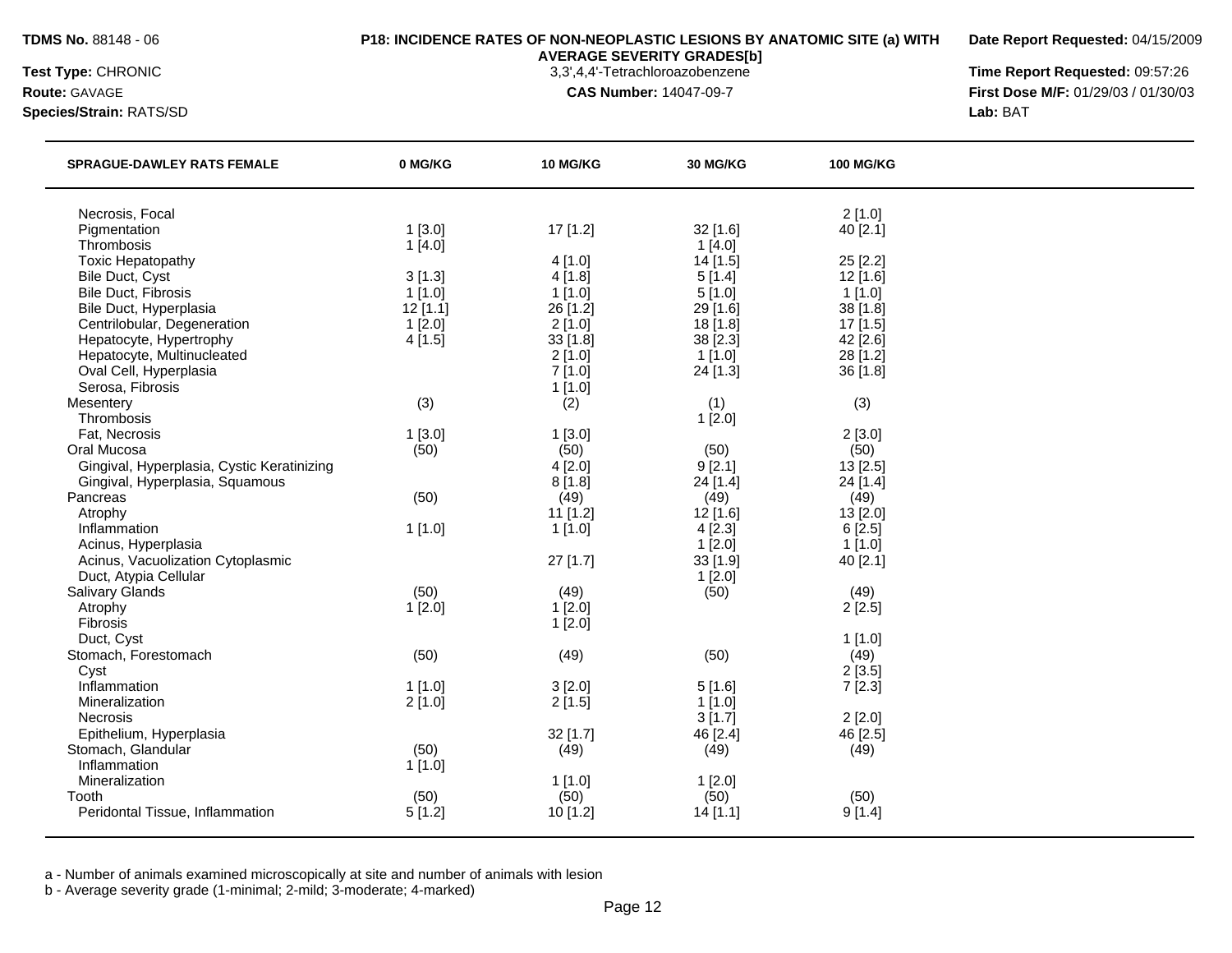**Date Report Requested:** 04/15/2009

**AVERAGE SEVERITY GRADES[b]**

**Species/Strain:** RATS/SD **Lab:** BAT

**Test Type:** CHRONIC 3,3',4,4'-Tetrachloroazobenzene **Time Report Requested:** 09:57:26 **Route:** GAVAGE **CAS Number:** 14047-09-7 **First Dose M/F:** 01/29/03 / 01/30/03

| <b>SPRAGUE-DAWLEY RATS FEMALE</b>                          | 0 MG/KG            | 10 MG/KG               | 30 MG/KG           | <b>100 MG/KG</b>       |  |
|------------------------------------------------------------|--------------------|------------------------|--------------------|------------------------|--|
| CARDIOVASCULAR SYSTEM                                      |                    |                        |                    |                        |  |
| <b>Blood Vessel</b>                                        | (50)               | (50)                   | (50)               | (50)                   |  |
| Inflammation                                               | 1[1.0]             | 10 [1.9]               | 14 [2.1]           | 16 [2.4]               |  |
| Mineralization                                             | 2[1.0]             | 1[1.0]                 | 2[2.5]             | $1$ [1.0]              |  |
| Thrombosis                                                 |                    |                        |                    | 1[3.0]                 |  |
| Heart                                                      | (50)               | (50)                   | (49)               | (49)                   |  |
| Cardiomyopathy<br><b>Dilatation</b>                        | $12$ [1.0]         | 16[1.1]                | 13[1.0]            | 24 [1.1]<br>1[3.0]     |  |
| Inflammation                                               |                    |                        | 1[3.0]             | 1[2.0]                 |  |
| Mineralization                                             |                    |                        | 1[3.0]             |                        |  |
| Necrosis                                                   |                    |                        | 1[3.0]             | 1[2.0]                 |  |
| Thrombosis                                                 |                    |                        | 1[2.0]             | 3[2.7]                 |  |
| Endocardium, Hyperplasia                                   | 2[1.5]             |                        |                    |                        |  |
| <b>ENDOCRINE SYSTEM</b>                                    |                    |                        |                    |                        |  |
| <b>Adrenal Cortex</b>                                      | (50)               | (50)                   | (50)               | (49)                   |  |
| Atrophy                                                    |                    | 1[3.0]                 | 1[2.0]             |                        |  |
| Degeneration                                               | 13 [1.5]           | $12$ [1.7]             | 17 [1.5]           | 16 [1.5]               |  |
| Hypertrophy                                                | 41 [1.5]           | $31$ [1.4]             | 30[1.6]            | 30 [1.5]               |  |
| Inflammation                                               |                    |                        |                    | $1$ [2.0]              |  |
| Necrosis                                                   | 1[2.0]             |                        | 7 [1.9]            | 5[1.8]                 |  |
| Thrombosis                                                 |                    | $1$ [1.0]              | $1$ [1.0]          | $1$ [1.0]              |  |
| Vacuolization Cytoplasmic<br>Zona Fasciculata, Hyperplasia | 7[1.3]<br>14 [1.6] | 16 [1.5]<br>$20$ [1.9] | 13[1.5]<br>25[1.9] | 15 [1.6]<br>$21$ [1.8] |  |
| <b>Adrenal Medulla</b>                                     | (50)               | (50)                   | (50)               | (49)                   |  |
| Hyperplasia                                                | 11 [1.8]           | 5[2.2]                 | 3[1.3]             | 6[1.3]                 |  |
| Islets, Pancreatic                                         | (50)               | (50)                   | (50)               | (49)                   |  |
| Hyperplasia                                                |                    |                        |                    | 1[1.0]                 |  |
| Parathyroid Gland                                          | (46)               | (46)                   | (46)               | (45)                   |  |
| Hyperplasia                                                |                    |                        |                    | 2[1.0]                 |  |
| <b>Pituitary Gland</b>                                     | (50)               | (50)                   | (50)               | (50)                   |  |
| Necrosis                                                   | 1[1.0]             |                        | 2[1.5]             |                        |  |
| Pigmentation                                               | 1[1.0]             |                        |                    |                        |  |
| Pars Distalis, Hyperplasia                                 | 20 [1.6]           | 13 [1.8]               | $12$ [1.7]         | 19 [1.6]               |  |
| Pars Intermedia, Hyperplasia                               |                    |                        | 1[1.0]             |                        |  |
| <b>Thyroid Gland</b>                                       | (50)               | (49)                   | (50)               | (50)                   |  |
| Inflammation                                               |                    |                        | 2[3.0]             | 4[2.3]                 |  |

a - Number of animals examined microscopically at site and number of animals with lesion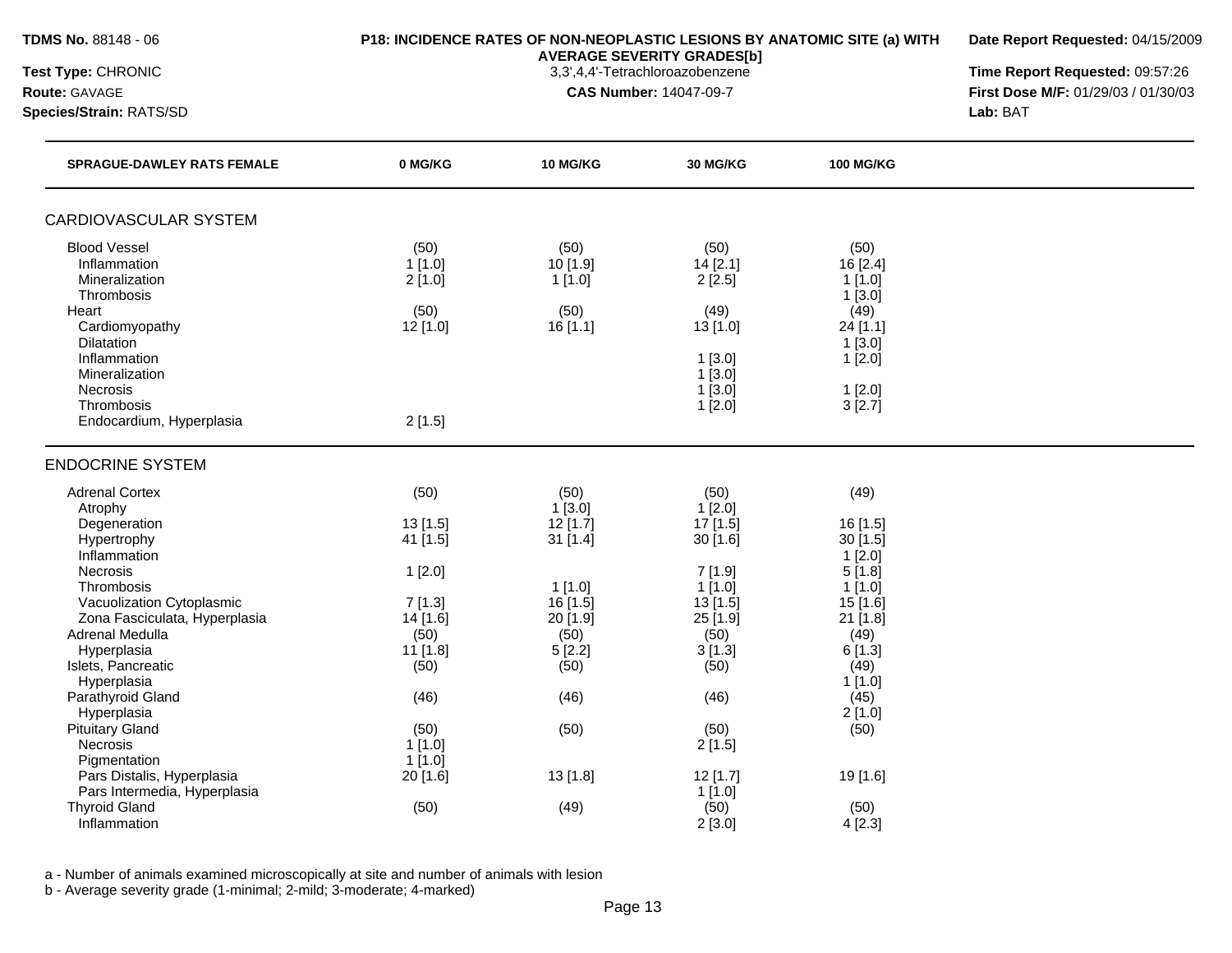**Date Report Requested:** 04/15/2009

**Species/Strain:** RATS/SD **Lab:** BAT

**AVERAGE SEVERITY GRADES[b]**

**Test Type:** CHRONIC 3,3',4,4'-Tetrachloroazobenzene **Time Report Requested:** 09:57:26 **Route:** GAVAGE **CAS Number:** 14047-09-7 **First Dose M/F:** 01/29/03 / 01/30/03

| <b>SPRAGUE-DAWLEY RATS FEMALE</b>                                                                                                    | 0 MG/KG                           | 10 MG/KG                             | 30 MG/KG                   | <b>100 MG/KG</b>                                          |  |
|--------------------------------------------------------------------------------------------------------------------------------------|-----------------------------------|--------------------------------------|----------------------------|-----------------------------------------------------------|--|
| C-cell, Hyperplasia<br>Follicle, Cyst<br>Follicular Cell, Hyperplasia<br>Follicular Cell, Hypertrophy                                | 12 [1.7]                          | 5[2.2]<br>1[2.0]<br>1[2.0]<br>1[2.0] | 3[1.7]<br>3[3.0]<br>2[1.5] | 4[2.3]<br>1[2.0]<br>3[3.3]<br>4[2.0]                      |  |
| <b>GENERAL BODY SYSTEM</b>                                                                                                           |                                   |                                      |                            |                                                           |  |
| Peritoneum                                                                                                                           | (0)                               | (1)                                  | (1)                        | (0)                                                       |  |
| <b>GENITAL SYSTEM</b>                                                                                                                |                                   |                                      |                            |                                                           |  |
| <b>Clitoral Gland</b><br>Cyst<br>Hyperplasia, Squamous<br>Inflammation                                                               | (50)<br>5[2.2]<br>3[2.0]          | (50)<br>$1$ [2.0]<br>1[2.0]          | (50)<br>6[2.0]<br>3[2.0]   | (50)                                                      |  |
| Ovary<br>Cyst<br>Inflammation<br>Necrosis                                                                                            | (50)<br>12 [1.8]                  | (50)<br>8[2.0]<br>1[4.0]             | (50)<br>13 [1.8]<br>2[4.0] | (50)<br>12 [2.0]<br>5[3.6]<br>1[1.0]                      |  |
| Oviduct<br>Cyst<br>Fibrosis                                                                                                          | (2)<br>1[4.0]                     | (0)                                  | (3)<br>2[2.0]              | (2)                                                       |  |
| Inflammation<br>Metaplasia, Squamous                                                                                                 | 2[3.5]<br>1[3.0]                  |                                      | 1[3.0]                     | 2[3.5]                                                    |  |
| <b>Uterus</b><br>Adenomyosis                                                                                                         | (50)                              | (50)                                 | (50)                       | (50)<br>$1$ [2.0]                                         |  |
| Angiectasis<br>Cyst                                                                                                                  |                                   | 1[2.0]                               | 1[2.0]                     | $2$ [ $2.0$ ]<br>$2$ [ $2.5$ ]                            |  |
| Hemorrhage<br>Hydrometra<br>Inflammation                                                                                             | 4[2.3]                            |                                      | 1[3.0]                     | 1[3.0]<br>$1$ [3.0]                                       |  |
| Endometrium, Hyperplasia,<br>Adenomatous                                                                                             | 1[4.0]                            | 5[2.4]                               | 3[3.7]                     | 3[3.0]                                                    |  |
| Endometrium, Hyperplasia, Cystic<br>Endometrium, Metaplasia, Squamous<br>Vagina<br>Fibrosis<br>Hyperplasia, Squamous<br>Inflammation | 15 [2.3]<br>$20$ [ $2.8$ ]<br>(2) | 4 [1.8]<br>$28$ [2.6]<br>(2)         | 5[1.8]<br>22 [2.5]<br>(0)  | 6[1.8]<br>$22$ [2.4]<br>(4)<br>1[3.0]<br>1[4.0]<br>1[4.0] |  |

a - Number of animals examined microscopically at site and number of animals with lesion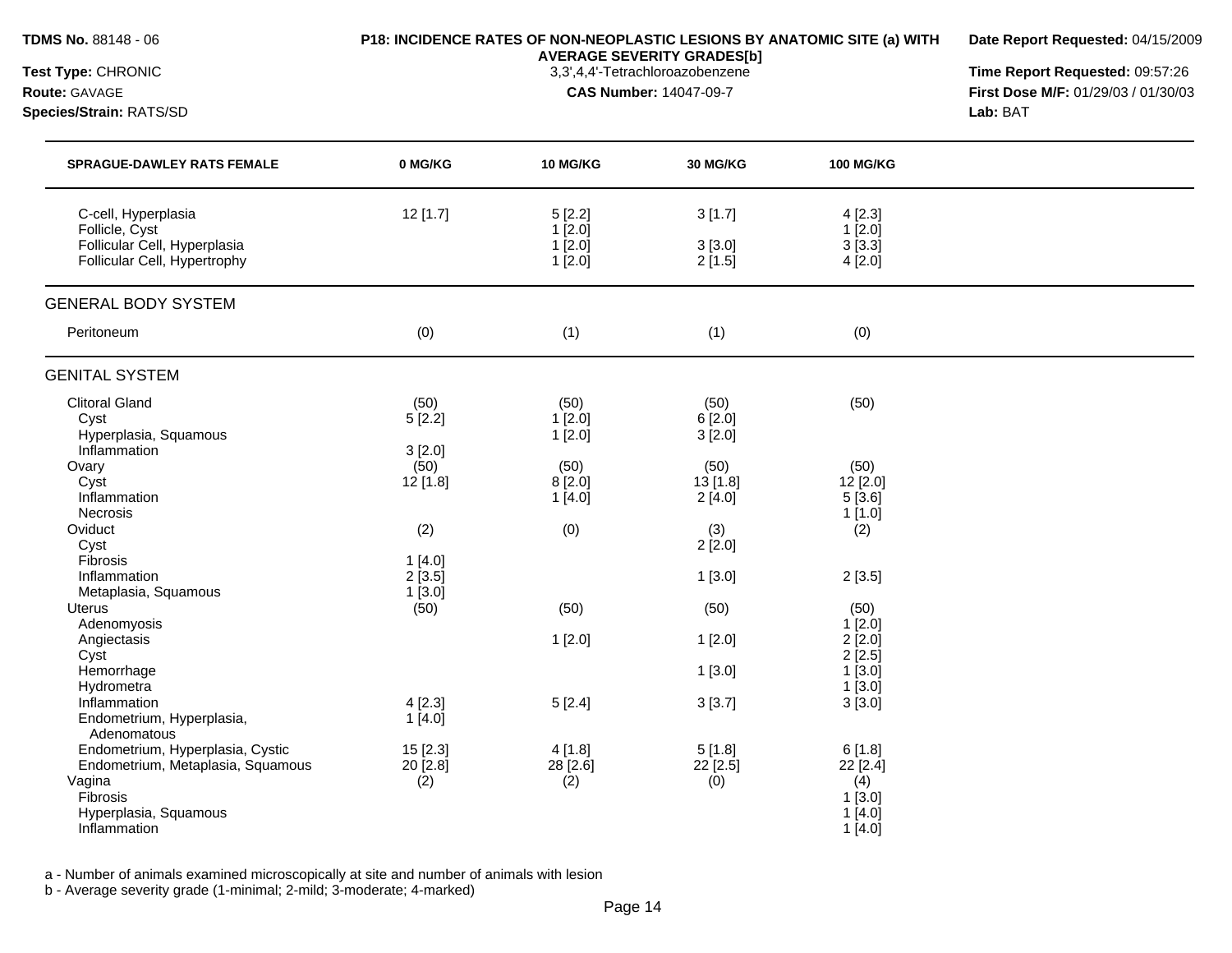| Test Type: CHRONIC<br>Route: GAVAGE<br>Species/Strain: RATS/SD | <b>AVERAGE SEVERITY GRADES[b]</b><br>3,3',4,4'-Tetrachloroazobenzene<br><b>CAS Number: 14047-09-7</b> |                 |                 | Time Report Requested: 09:57:26<br>First Dose M/F: 01/29/03 / 01/30/03<br>Lab: BAT |  |
|----------------------------------------------------------------|-------------------------------------------------------------------------------------------------------|-----------------|-----------------|------------------------------------------------------------------------------------|--|
| <b>SPRAGUE-DAWLEY RATS FEMALE</b>                              | 0 MG/KG                                                                                               | <b>10 MG/KG</b> | <b>30 MG/KG</b> | <b>100 MG/KG</b>                                                                   |  |
| Epithelium, Atypia Cellular<br>Epithelium, Hyperplasia         | 1[2.0]<br>$2$ [ $2.0$ ]                                                                               | 2[1.5]          |                 | 1[3.0]                                                                             |  |
| <b>HEMATOPOIETIC SYSTEM</b>                                    |                                                                                                       |                 |                 |                                                                                    |  |
| <b>Bone Marrow</b>                                             | (50)                                                                                                  | (50)            | (50)            | (50)                                                                               |  |
| Atrophy                                                        |                                                                                                       |                 |                 | 1[4.0]                                                                             |  |
| Hyperplasia                                                    | 36 [3.1]                                                                                              | 41 [2.6]        | 40 [2.8]        | 45 [2.8]                                                                           |  |
| Myelofibrosis                                                  |                                                                                                       |                 | 1[2.0]          | 1[2.0]                                                                             |  |
| Lymph Node                                                     | (1)                                                                                                   | (0)             | (4)             | (2)                                                                                |  |
| Pancreatic, Hemorrhage                                         |                                                                                                       |                 | 1[2.0]          |                                                                                    |  |
| Popliteal, Inflammation, Chronic Active                        |                                                                                                       |                 |                 | 1[4.0]                                                                             |  |
| Popliteal, Necrosis                                            |                                                                                                       |                 |                 | $1$ [3.0]                                                                          |  |
| Thoracic, Hyperplasia, Lymphoid                                |                                                                                                       |                 | 1[3.0]          |                                                                                    |  |
| Lymph Node, Mandibular                                         | (50)                                                                                                  | (49)            | (49)            | (49)                                                                               |  |
| Atrophy                                                        |                                                                                                       |                 |                 | 4[2.8]                                                                             |  |
| Hyperplasia, Lymphoid<br>Infiltration Cellular, Plasma Cell    |                                                                                                       |                 | 2[3.0]          |                                                                                    |  |
|                                                                | 1[3.0]                                                                                                |                 |                 |                                                                                    |  |
| Lymph Node, Mesenteric<br>Atrophy                              | (50)                                                                                                  | (49)            | (50)<br>4[3.3]  | (49)<br>6[3.0]                                                                     |  |
| Atrophy, Lymphoid                                              |                                                                                                       |                 |                 | $2$ [1.0]                                                                          |  |
| Pigmentation                                                   | 14 [1.0]                                                                                              | $32$ [1.3]      | $32$ [1.2]      | $30$ [1.3]                                                                         |  |
| Spleen                                                         | (50)                                                                                                  | (50)            | (49)            | (49)                                                                               |  |
| <b>Accessory Spleen</b>                                        | $\mathbf{1}$                                                                                          |                 |                 |                                                                                    |  |
| Hematopoietic Cell Proliferation                               | 41 [2.3]                                                                                              | 47 [2.2]        | 45 [1.9]        | 45 [1.9]                                                                           |  |
| Necrosis, Fibrinoid                                            |                                                                                                       | $1$ [2.0]       |                 |                                                                                    |  |
| Pigmentation                                                   | $31$ [1.2]                                                                                            | 44 [1.5]        | 42 [1.6]        | 47 [1.6]                                                                           |  |
| Lymphoid Follicle, Atrophy                                     | 3[1.3]                                                                                                | 4[2.3]          | 8[2.6]          | $10$ [2.3]                                                                         |  |
| Thymus                                                         | (50)                                                                                                  | (50)            | (47)            | (50)                                                                               |  |
| Atrophy                                                        | 47 [2.8]                                                                                              | 49 [3.6]        | 46 [3.9]        | 50 [3.9]                                                                           |  |
| Hyperplasia, Lymphoid                                          | 1[3.0]                                                                                                |                 |                 |                                                                                    |  |
| Inflammation, Granulomatous                                    |                                                                                                       |                 |                 | $1$ [3.0]                                                                          |  |
| Vein, Thrombosis                                               |                                                                                                       |                 |                 | 1[2.0]                                                                             |  |
| <b>INTEGUMENTARY SYSTEM</b>                                    |                                                                                                       |                 |                 |                                                                                    |  |
| <b>Mammary Gland</b>                                           | (50)                                                                                                  | (50)            | (50)            | (50)                                                                               |  |
| <b>Dilatation</b><br>Galactocele                               | 3[3.0]                                                                                                | 1[2.0]          |                 |                                                                                    |  |
|                                                                |                                                                                                       |                 |                 |                                                                                    |  |

**Date Report Requested:** 04/15/2009

**TDMS No.** 88148 - 06 **P18: INCIDENCE RATES OF NON-NEOPLASTIC LESIONS BY ANATOMIC SITE (a) WITH**

a - Number of animals examined microscopically at site and number of animals with lesion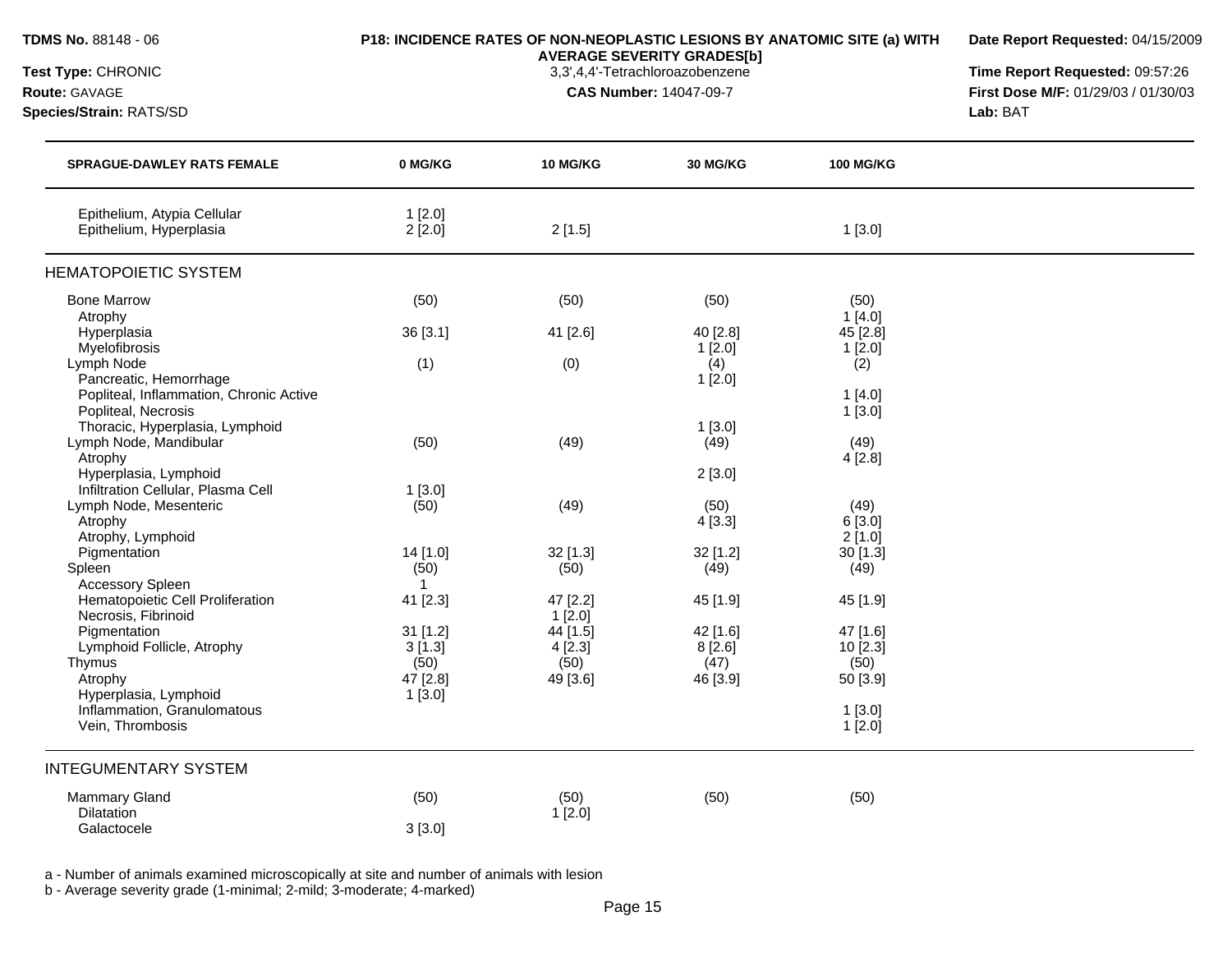**Date Report Requested:** 04/15/2009

**AVERAGE SEVERITY GRADES[b]**

**Test Type:** CHRONIC 3,3',4,4'-Tetrachloroazobenzene **Time Report Requested:** 09:57:26 **Route:** GAVAGE **CAS Number:** 14047-09-7 **First Dose M/F:** 01/29/03 / 01/30/03 **Species/Strain:** RATS/SD **Lab:** BAT

| <b>SPRAGUE-DAWLEY RATS FEMALE</b>                         | 0 MG/KG          | 10 MG/KG      | 30 MG/KG                | <b>100 MG/KG</b>       |  |
|-----------------------------------------------------------|------------------|---------------|-------------------------|------------------------|--|
| Hyperplasia<br>Inflammation                               | 4[1.8]           | 11 [1.6]      | $11$ [1.4]              | 4[1.8]<br>1[3.0]       |  |
| Pigmentation                                              |                  | 1[4.0]        |                         |                        |  |
| <b>Skin</b>                                               | (50)             | (50)          | (50)                    | (50)                   |  |
| <b>Cyst Epithelial Inclusion</b><br>Hyperplasia, Squamous |                  |               |                         | $\mathbf{1}$<br>1[2.0] |  |
| MUSCULOSKELETAL SYSTEM                                    |                  |               |                         |                        |  |
| <b>Skeletal Muscle</b><br>Inflammation                    | (2)              | (1)<br>1[4.0] | (0)                     | (0)                    |  |
| <b>NERVOUS SYSTEM</b>                                     |                  |               |                         |                        |  |
| <b>Brain</b>                                              | (50)             | (50)          | (50)                    | (50)                   |  |
| Hemorrhage                                                |                  |               | 2[1.5]                  |                        |  |
| Necrosis                                                  |                  |               |                         | 1[3.0]                 |  |
| Peripheral Nerve                                          | (2)              | (1)           | (0)                     | (1)                    |  |
| <b>RESPIRATORY SYSTEM</b>                                 |                  |               |                         |                        |  |
| Lung<br>Congestion                                        | (50)<br>1[3.0]   | (50)          | (49)                    | (49)                   |  |
| Inflammation, Suppurative<br>Inflammation, Chronic Active | 1[3.0]<br>4[1.3] | 5[1.4]        | 1[1.0]                  | 4[1.3]                 |  |
| Metaplasia, Cartilagenous                                 | 1[1.0]           |               |                         |                        |  |
| Necrosis                                                  | 1[2.0]           | 1[2.0]        |                         |                        |  |
| Pigmentation<br>Thrombosis                                | 1[1.0]           | 11 [1.0]      | $21$ [1.4]<br>$1$ [1.0] | 26 [1.1]<br>1[1.0]     |  |
| Alveolar Epithelium, Hyperplasia                          | 5[1.6]           | 1[1.0]        |                         |                        |  |
| Alveolar Epithelium, Metaplasia,<br><b>Bronchiolar</b>    |                  | $21$ [1.4]    | 26 [1.5]                | 35 [1.8]               |  |
| Alveolar Epithelium, Metaplasia,                          | 2[1.5]           | 4[2.5]        | 18 [2.8]                | 30 [2.6]               |  |
| Squamous<br>Alveolus, Infiltration Cellular, Histiocyte   | 36 [1.6]         | 23 [1.5]      | 29 [1.6]                | 33 [1.9]               |  |
| Artery, Hypertrophy                                       |                  |               |                         | 1[2.0]                 |  |
| Serosa, Inflammation, Granulomatous                       |                  |               | 1[4.0]                  |                        |  |
| Nose                                                      | (50)             | (50)          | (50)                    | (50)                   |  |

a - Number of animals examined microscopically at site and number of animals with lesion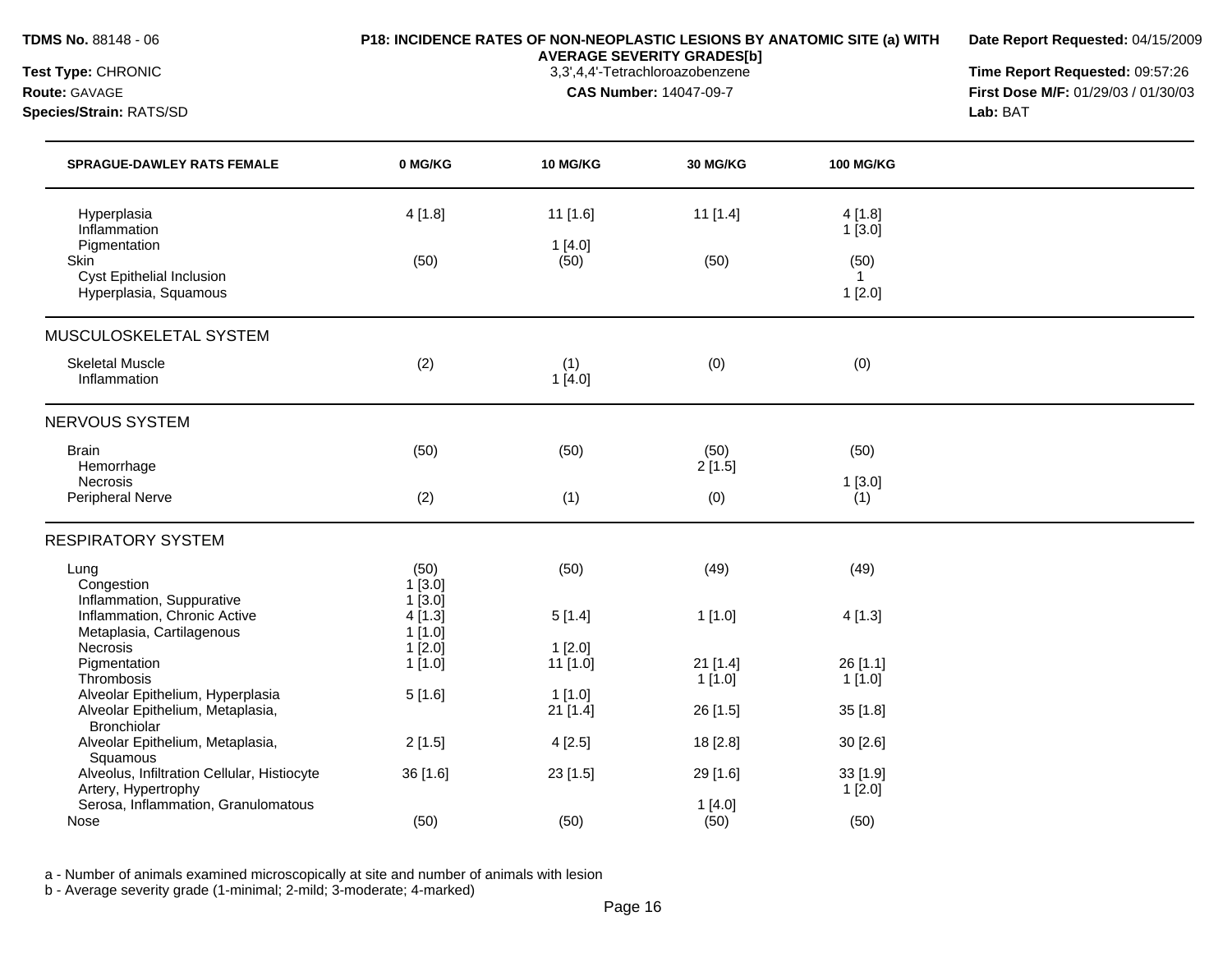### **TDMS No.** 88148 - 06 **P18: INCIDENCE RATES OF NON-NEOPLASTIC LESIONS BY ANATOMIC SITE (a) WITH AVERAGE SEVERITY GRADES[b]**

**Date Report Requested:** 04/15/2009

**Species/Strain:** RATS/SD **Lab:** BAT

**Test Type:** CHRONIC 3,3',4,4'-Tetrachloroazobenzene **Time Report Requested:** 09:57:26 **Route:** GAVAGE **CAS Number:** 14047-09-7 **First Dose M/F:** 01/29/03 / 01/30/03

| <b>SPRAGUE-DAWLEY RATS FEMALE</b>                                                            | 0 MG/KG               | 10 MG/KG            | 30 MG/KG                 | <b>100 MG/KG</b>                  |  |
|----------------------------------------------------------------------------------------------|-----------------------|---------------------|--------------------------|-----------------------------------|--|
| Inflammation<br>Trachea                                                                      | (50)                  | 7[1.1]<br>(50)      | 6[1.2]<br>(50)           | 8[1.5]<br>(50)                    |  |
| SPECIAL SENSES SYSTEM                                                                        |                       |                     |                          |                                   |  |
| Ear<br>External Ear, Hyperplasia, Squamous<br>Eye                                            | (0)<br>(50)           | (0)<br>(50)         | (1)<br>1[3.0]<br>(50)    | (0)<br>(50)                       |  |
| Synechia<br>Anterior Chamber, Inflammation<br>Cornea, Inflammation<br>Lens, Cataract         | 2[1.0]                |                     | 1[2.0]                   | 1[1.0]<br>2[4.0]<br>$1$ [1.0]     |  |
| Retina, Degeneration<br>Harderian Gland<br>Inflammation<br>Zymbal's Gland                    | 1[2.0]<br>(50)<br>(0) | (50)<br>(1)         | 4[1.5]<br>(50)<br>(0)    | 1[2.0]<br>(50)<br>1[2.0]<br>(0)   |  |
| <b>URINARY SYSTEM</b>                                                                        |                       |                     |                          |                                   |  |
| Kidney<br>Accumulation, Hyaline Droplet                                                      | (50)                  | (50)<br>2[1.0]      | (50)                     | (49)                              |  |
| Casts<br>Infarct<br>Inflammation, Diffuse                                                    | 1[1.0]                | 1[4.0]<br>1[4.0]    | 4[2.3]<br>3[3.3]         | 2[1.0]<br>2[3.5]<br>$2$ [ $2.5$ ] |  |
| Mineralization<br>Nephropathy<br>Thrombosis                                                  | 36 [1.1]<br>30 [1.2]  | 32 [1.0]<br>39[1.5] | 28 [1.0]<br>39 [1.4]     | 29 [1.1]<br>42 [1.5]<br>1[2.0]    |  |
| Cortex, Cyst<br>Papilla, Necrosis<br>Pelvis, Dilatation                                      |                       | 1[2.0]              | 1[4.0]<br>$2$ [2.5]      | 1[2.0]<br>2[2.0]<br>1[3.0]        |  |
| Pelvis, Inflammation<br>Pelvis, Transitional Epithelium,<br>Hyperplasia                      | 1[2.0]<br>1[2.0]      | 2[1.5]<br>1[2.0]    | 1[1.0]<br>2[2.0]         | 2[2.0]<br>3[2.7]                  |  |
| Renal Tubule, Hyperplasia, Atypical<br>Renal Tubule, Necrosis<br>Urethra                     | 1[1.0]<br>(50)        | (50)                | 1[1.0]<br>3[2.0]<br>(50) | 3[2.0]<br>(49)                    |  |
| Inflammation<br>Transitional Epithelium, Hyperplasia<br>Transitional Epithelium, Metaplasia, |                       | $1$ [2.0]<br>1[1.0] | 1[1.0]                   | 1[4.0]<br>1[1.0]                  |  |

a - Number of animals examined microscopically at site and number of animals with lesion